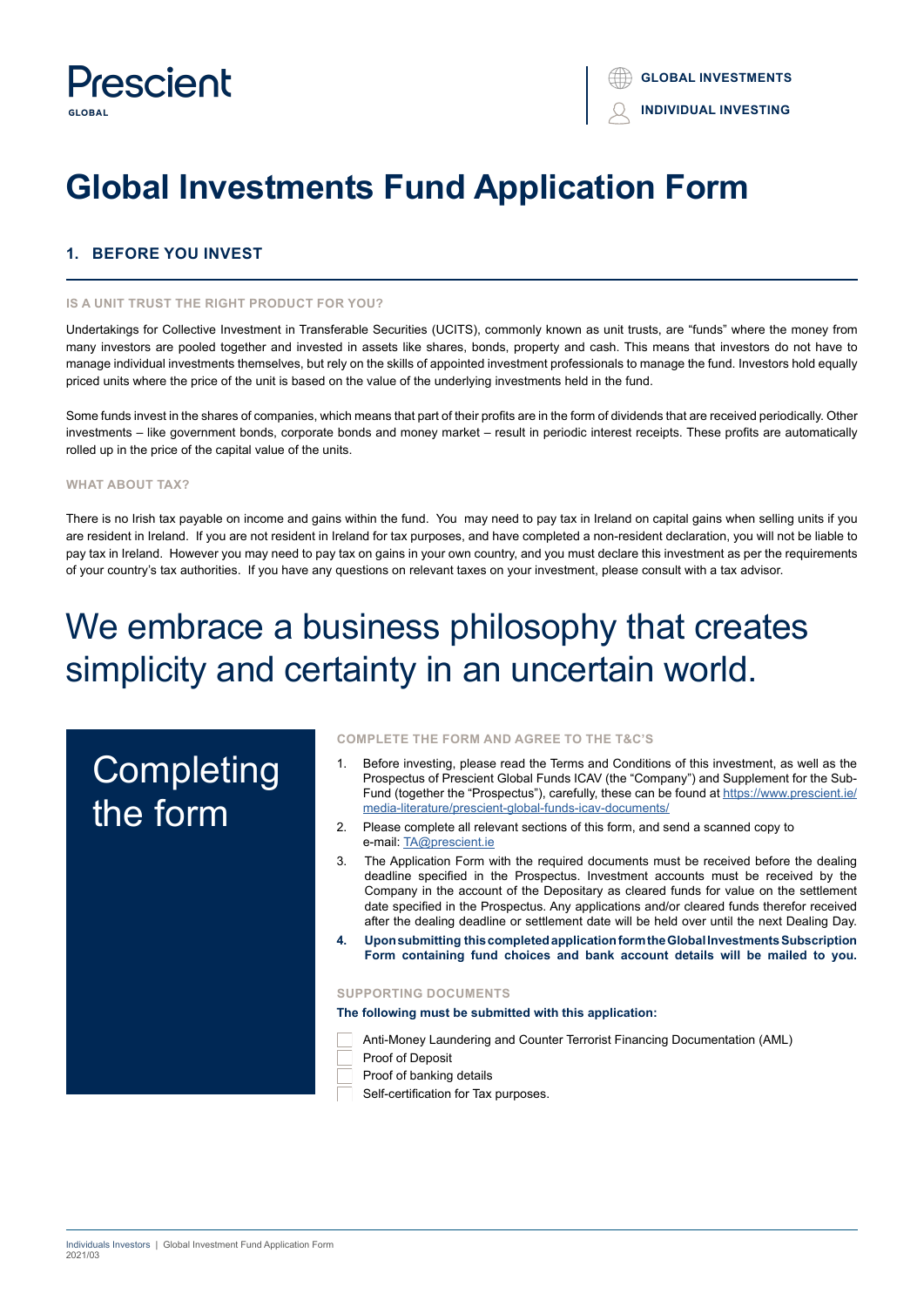

# **Global Investments Fund Application Form**

# **2. PERSONAL DETAILS**

| Title<br><u> 1980 - Johann Barn, amerikansk politiker (d. 1980)</u>                                                                                                                                                                                   | Surname               | <u> 1980 - Johann Barn, amerikan besteman besteman besteman besteman besteman besteman besteman besteman bestema</u>                                                                                                                 |                          |        |
|-------------------------------------------------------------------------------------------------------------------------------------------------------------------------------------------------------------------------------------------------------|-----------------------|--------------------------------------------------------------------------------------------------------------------------------------------------------------------------------------------------------------------------------------|--------------------------|--------|
| First name(s) <u>example and the contract of the contract of the contract of the contract of the contract of the contract of the contract of the contract of the contract of the contract of the contract of the contract of the</u>                  |                       |                                                                                                                                                                                                                                      | Male                     | Female |
| Date of birth<br><u> 1989 - Andrea State Barbara, amerikan personal dan personal dan personal dan personal dan personal dan personal dan personal dan personal dan personal dan personal dan personal dan personal dan personal dan personal dan </u> |                       | Nationality Nationality National Reserves and American Community of the American Community of the American Comm                                                                                                                      |                          |        |
|                                                                                                                                                                                                                                                       | $\mathbb{R}^n$        | Ante Nuptial contract                                                                                                                                                                                                                | In Community of Property |        |
| Occupation experience and the contract of the contract of the contract of the contract of the contract of the                                                                                                                                         |                       |                                                                                                                                                                                                                                      |                          |        |
| ID or Passport Number (if Foreign National)                                                                                                                                                                                                           |                       |                                                                                                                                                                                                                                      |                          |        |
|                                                                                                                                                                                                                                                       |                       |                                                                                                                                                                                                                                      |                          |        |
| <b>Street Address</b>                                                                                                                                                                                                                                 | <b>Postal Address</b> |                                                                                                                                                                                                                                      |                          |        |
| $c/o$ $\qquad \qquad$                                                                                                                                                                                                                                 |                       | Same as Street Address                                                                                                                                                                                                               | $Yes \mid \cdot$         | No     |
|                                                                                                                                                                                                                                                       | c/o                   |                                                                                                                                                                                                                                      |                          |        |
| Complex<br><u> 1989 - Johann Barbara, martin amerikan basal dan berasal dan berasal dalam basal dan berasal dan berasal dan</u>                                                                                                                       |                       | Line 1 <b>Example 2 Contract 2 Contract 2 Contract 2 Contract 2 Contract 2 Contract 2 Contract 2</b>                                                                                                                                 |                          |        |
| <b>Street Number</b><br><u> 1980 - Johann Barbara, martxa alemaniar a</u>                                                                                                                                                                             |                       | Line 2                                                                                                                                                                                                                               |                          |        |
| Street <u>and the community of the community of the community of the community of the community of the community of the community of the community of the community of the community of the community of the community of the co</u>                  |                       | Line 3 Production of the Contract of the Contract of the Contract of the Contract of the Contract of the Contract of the Contract of the Contract of the Contract of the Contract of the Contract of the Contract of the Contr       |                          |        |
| Suburb                                                                                                                                                                                                                                                |                       | Line 4                                                                                                                                                                                                                               |                          |        |
| City<br><u> 1980 - Andrea Station Barbara, actor a component de la componentación de la componentación de la componentaci</u>                                                                                                                         |                       | Postal code <b>contract and contract of the contract of the contract of the contract of the contract of the contract of the contract of the contract of the contract of the contract of the contract of the contract of the cont</b> |                          |        |
|                                                                                                                                                                                                                                                       |                       | Country <u>Country Countries</u>                                                                                                                                                                                                     |                          |        |
| Country<br><u> Alexandria de la contrada de la contrada de la contrada de la contrada de la contrada de la contrada de la c</u>                                                                                                                       |                       |                                                                                                                                                                                                                                      |                          |        |
| Telephone (H)<br><u> 1989 - Johann Harry Harry Harry Harry Harry Harry Harry Harry Harry Harry Harry Harry Harry Harry Harry Harry</u>                                                                                                                |                       |                                                                                                                                                                                                                                      |                          |        |
|                                                                                                                                                                                                                                                       |                       | Mobile <b>Mobile Mobile Mobile Mobile Mobile Mobile Mobile Mobile</b>                                                                                                                                                                |                          |        |
| E-mail Address                                                                                                                                                                                                                                        |                       |                                                                                                                                                                                                                                      |                          |        |
| All communication will be sent to you via e-mail. If you prefer post or do not have an e-mail address, please check here.                                                                                                                             |                       |                                                                                                                                                                                                                                      |                          |        |

| Savings                | Retirement/insurance pay out | Passive Income (rental, dividends, interest) | Trade/business | Sale of assets |
|------------------------|------------------------------|----------------------------------------------|----------------|----------------|
| Winnings               | Gifts/inheritance/donations  | Child/spousal support payments               | Salary/bonus   | Tax refund     |
| Other (please specify) |                              |                                              |                |                |

**Please note that in certain circumstances we may request additional information.**

**3. SOURCE OF FUNDS INVESTED**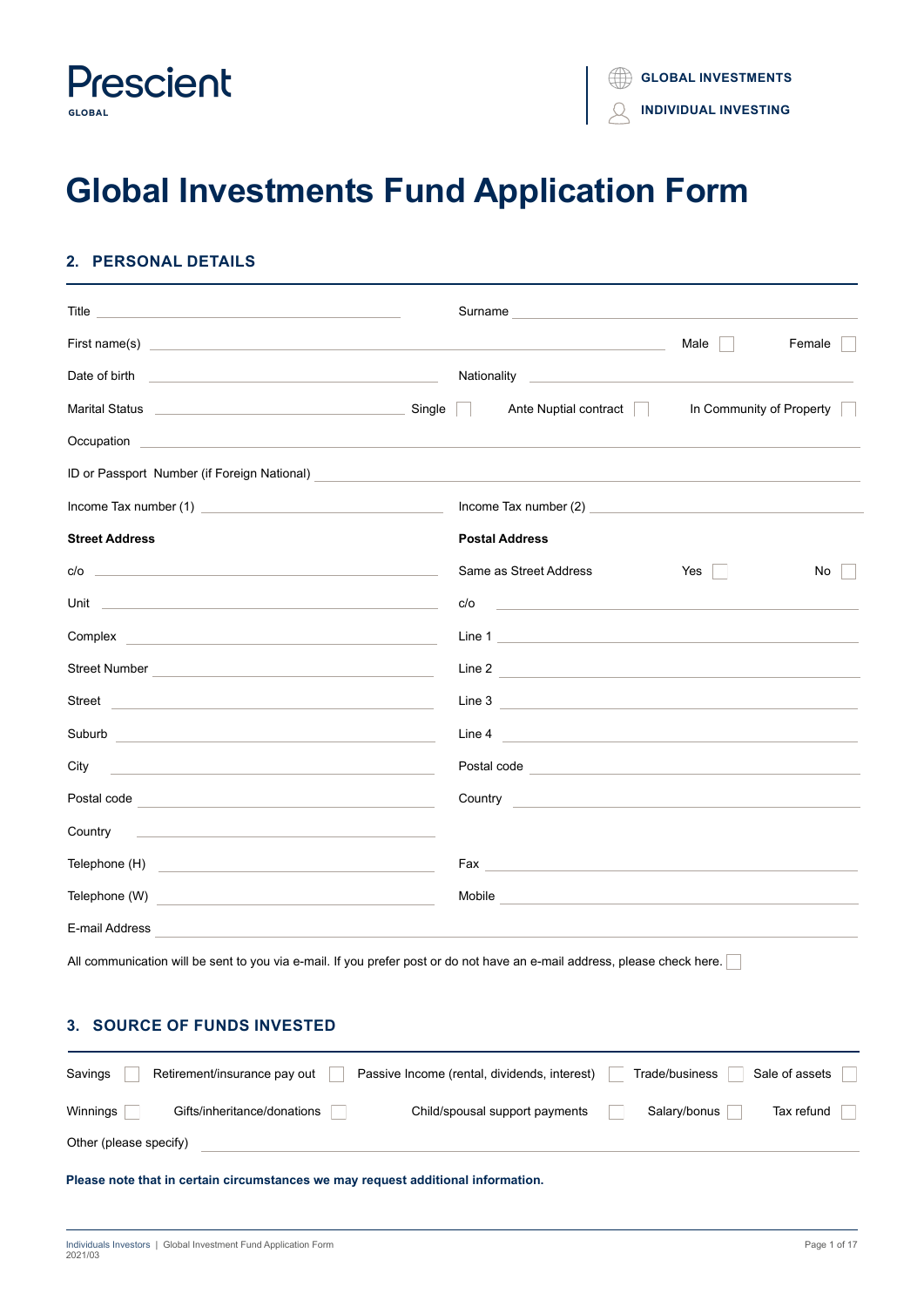

 $\mathcal{Q}$ **INDIVIDUAL INVESTING**

# **4. ACTING ON BEHALF OF INVESTOR \***

| * This is for Guardians/Parents, or persons with Powers of Attorney. Proof of authority and FICA documentation required.                                                                                                             |                                                                                                                                                                                                                                      |                                                                                                                       |           |  |
|--------------------------------------------------------------------------------------------------------------------------------------------------------------------------------------------------------------------------------------|--------------------------------------------------------------------------------------------------------------------------------------------------------------------------------------------------------------------------------------|-----------------------------------------------------------------------------------------------------------------------|-----------|--|
| Title<br><u> 1989 - Johann Barbara, martin amerikan basal dan berasal dan berasal dalam basal dan berasal dalam berasal da</u>                                                                                                       | Surname                                                                                                                                                                                                                              |                                                                                                                       |           |  |
| First name(s) <u>example and the set of the set of the set of the set of the set of the set of the set of the set of the set of the set of the set of the set of the set of the set of the set of the set of the set of the set </u> |                                                                                                                                                                                                                                      | Male II                                                                                                               | Female    |  |
| Date of birth<br><u> 1989 - Johann Barn, mars and de Branch Barn, mars and de Branch Barn, mars and de Branch Barn, mars and de Br</u>                                                                                               | Nationality                                                                                                                                                                                                                          | <u> 1989 - Andrea State Barbara, amerikan personal di sebagai personal di sebagai personal di sebagai personal di</u> |           |  |
| ID or Passport Number (if Foreign National)                                                                                                                                                                                          | <u> Alexandria de la contrada de la contrada de la contrada de la contrada de la contrada de la contrada de la c</u>                                                                                                                 |                                                                                                                       |           |  |
| Income Tax number<br><u> 1989 - Johann Harry Harry Harry Harry Harry Harry Harry Harry Harry Harry Harry Harry Harry Harry Harry Harry</u>                                                                                           |                                                                                                                                                                                                                                      |                                                                                                                       |           |  |
| <b>Street Address</b>                                                                                                                                                                                                                | <b>Postal Address</b>                                                                                                                                                                                                                |                                                                                                                       |           |  |
| c/o<br>the control of the control of the control of the control of the control of the control of                                                                                                                                     | Same as Street Address                                                                                                                                                                                                               | Yes $\vert$ $\vert$                                                                                                   | No<br>n l |  |
| Unit <u>and the contract of the contract of the contract of the contract of the contract of the contract of the contract of the contract of the contract of the contract of the contract of the contract of the contract of the </u> | c/o                                                                                                                                                                                                                                  |                                                                                                                       |           |  |
| Complex experience and the complex of the complex of the complex of the complex of the complex of the complex of the complex of the complex of the complex of the complex of the complex of the complex of the complex of the        | Line 1 2008 - 2008 - 2008 - 2008 - 2009 - 2010 - 2010 - 2010 - 2010 - 2010 - 2010 - 2010 - 2010 - 2010 - 2010                                                                                                                        |                                                                                                                       |           |  |
| Street Number <b>Community Community Community Community Community Community</b>                                                                                                                                                     | Line 2 $\qquad \qquad$                                                                                                                                                                                                               |                                                                                                                       |           |  |
| Street <b>Example 2018</b> Street <b>Example 2018</b> Street <b>Example 2018</b>                                                                                                                                                     | Line 3                                                                                                                                                                                                                               |                                                                                                                       |           |  |
|                                                                                                                                                                                                                                      | Line 4                                                                                                                                                                                                                               |                                                                                                                       |           |  |
| City<br><u> 1989 - Johann Barbara, martin amerikan basal dan berasal dan berasal dan berasal dan berasal dan berasal dan</u>                                                                                                         | Postal code <b>contract and contract of the contract of the contract of the contract of the contract of the contract of the contract of the contract of the contract of the contract of the contract of the contract of the cont</b> |                                                                                                                       |           |  |
| Postal code <b>contract and contract of the contract of the contract of the contract of the contract of the contract of the contract of the contract of the contract of the contract of the contract of the contract of the cont</b> | Country <b>Country Country Country Country Country Country Country Country Country Country Country Country Country Country Country Country Country Country Country Country Country Cou</b>                                           |                                                                                                                       |           |  |
| Country <b>Countries and Countries and Countries and Countries and Countries and Countries and Countries and Countries and Countries and Countries and Countries and Countries and Countries and Countries and Countries and Cou</b> |                                                                                                                                                                                                                                      |                                                                                                                       |           |  |
|                                                                                                                                                                                                                                      |                                                                                                                                                                                                                                      |                                                                                                                       |           |  |
|                                                                                                                                                                                                                                      | Mobile and the contract of the contract of the contract of the contract of the contract of the contract of the                                                                                                                       |                                                                                                                       |           |  |
| Capacity<br>and the control of the control of the control of the control of the control of the control of the control of the                                                                                                         |                                                                                                                                                                                                                                      |                                                                                                                       |           |  |
| Email address<br><u> 1989 - John Stone, amerikansk politiker (d. 1989)</u>                                                                                                                                                           |                                                                                                                                                                                                                                      |                                                                                                                       |           |  |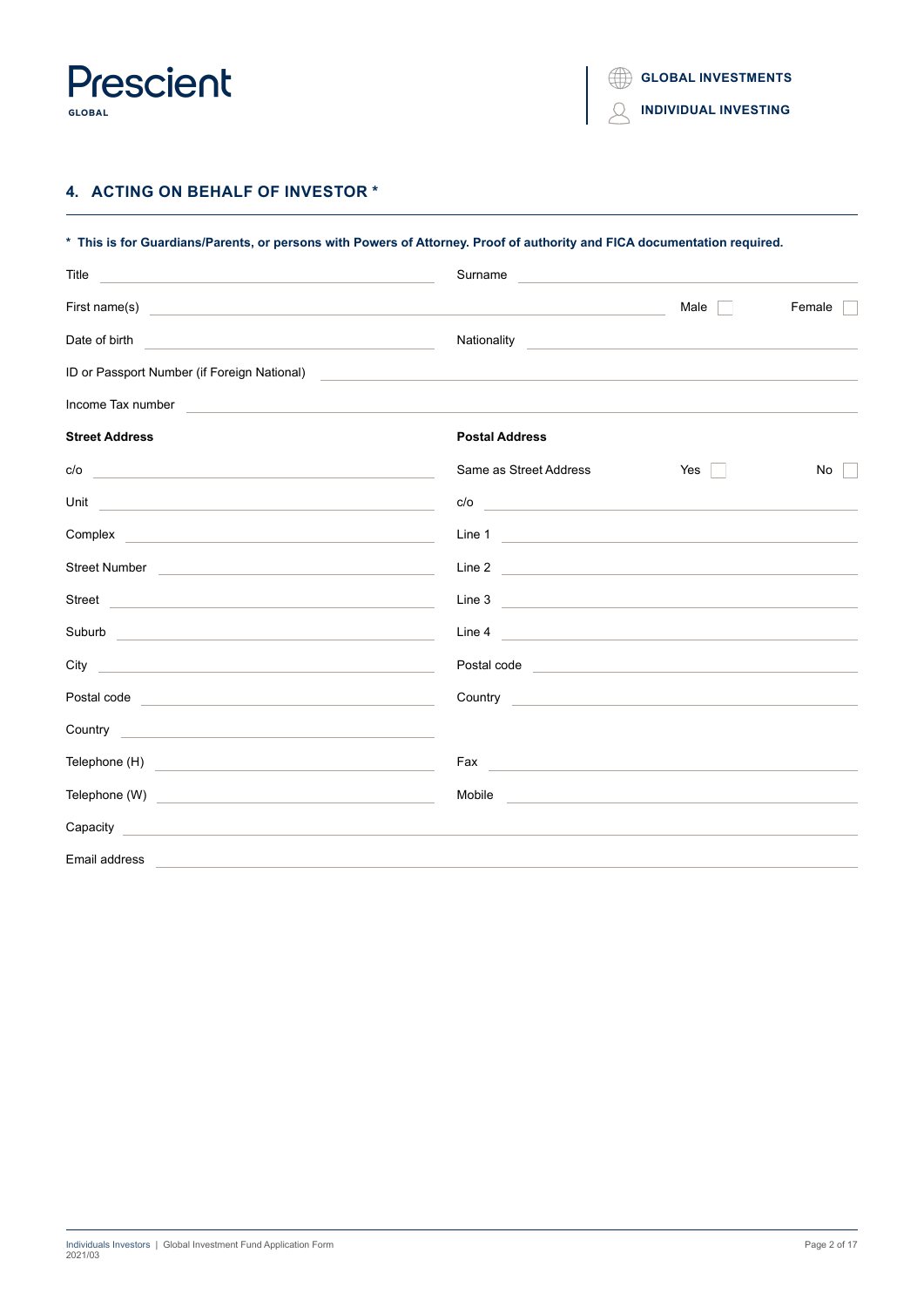

#### $\bigcirc$ **INDIVIDUAL INVESTING**

# **5. BANKING DETAILS OF INVESTOR**

| <b>Beneficiary Bank Name</b>        |  |
|-------------------------------------|--|
| <b>Bank Address</b>                 |  |
| <b>Swift / BIC Code</b>             |  |
| <b>Branch Name / Sort Code</b>      |  |
| <b>Account Name</b>                 |  |
| <b>Account Number</b>               |  |
| IBAN*                               |  |
| For Further Credit / Reference code |  |

# \* Only applicable to non-SA banks

| <b>Correspondent Bank Name (if applicable)</b> |  |
|------------------------------------------------|--|
| <b>Bank Address</b>                            |  |
| <b>Swift / BIC Code</b>                        |  |
| <b>Branch Name / Sort Code</b>                 |  |
| <b>Account Name</b>                            |  |
| <b>Account Number</b>                          |  |

In the event of a Joint account, signatures of both investors are required

Signature of Account Holder

Signature of Account Holder

- A bank statement must be attached as proof of banking details
- The onus is on the investor to inform the Company of any changes to the bank account details. Fax amendments will not be accepted.
- All payments will be made in the currency as provided for in the Prospectus.
- No payments will be made into third-party bank accounts or credit card accounts. (i.e. payments will only be made to the bank account in the name of the registered investor).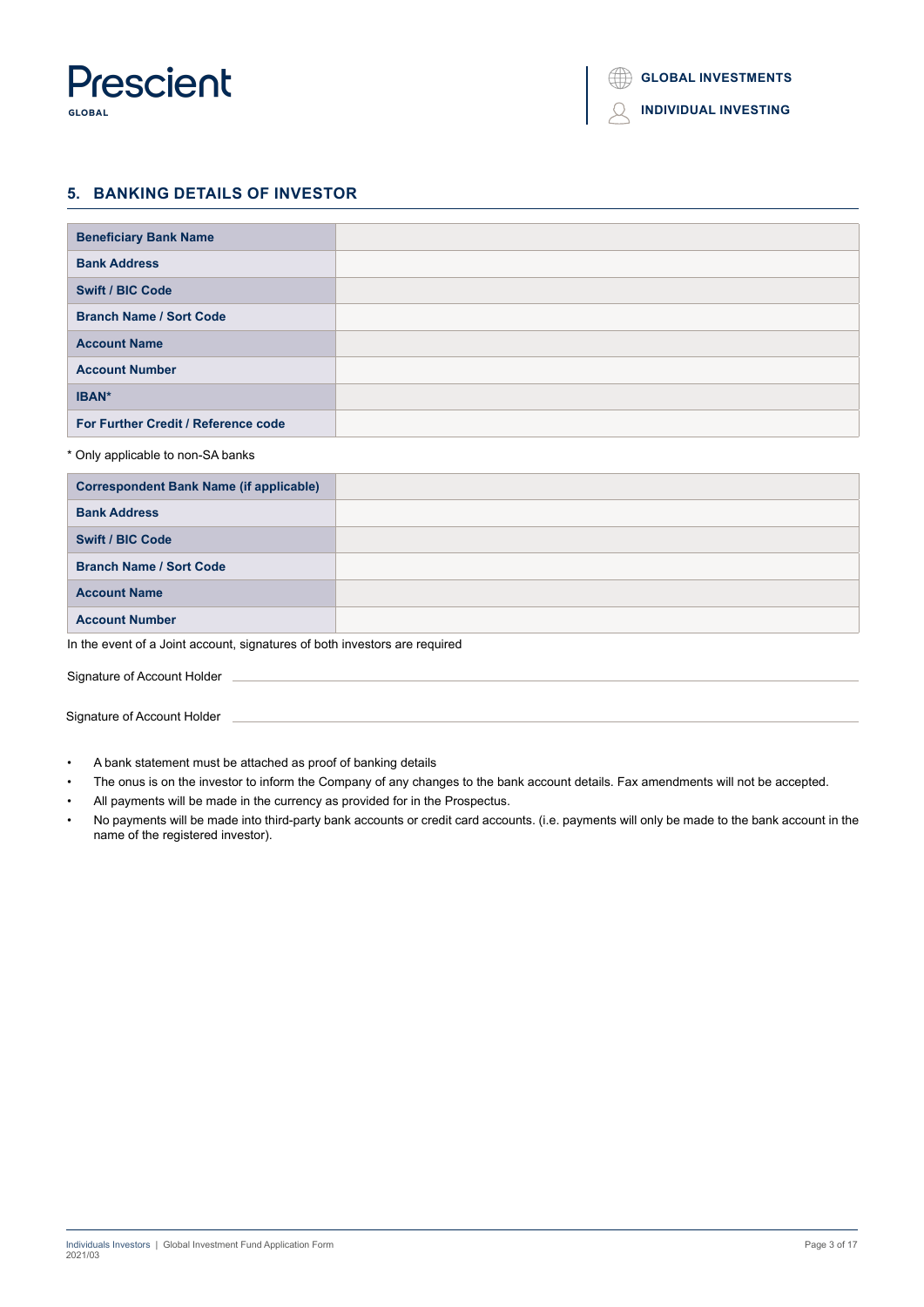

# **6. FINANCIAL ADVISOR DETAILS (IF APPLICABLE)**

| Complete this section if you have an independent Financial Advisor |                                                                       |                                                                                                                                                                                                                                                                                                          |  |  |
|--------------------------------------------------------------------|-----------------------------------------------------------------------|----------------------------------------------------------------------------------------------------------------------------------------------------------------------------------------------------------------------------------------------------------------------------------------------------------|--|--|
| Name of Financial Advisor                                          |                                                                       |                                                                                                                                                                                                                                                                                                          |  |  |
|                                                                    | Name of Financial Services Provider (FSP)                             | <b>FSP License Number</b>                                                                                                                                                                                                                                                                                |  |  |
| Contact Tel No                                                     | Email                                                                 |                                                                                                                                                                                                                                                                                                          |  |  |
|                                                                    | WHAT FEES MUST BE PAID TO YOUR FINANCIAL ADVISOR FOR THIS INVESTMENT? |                                                                                                                                                                                                                                                                                                          |  |  |
| otherwise specified:                                               |                                                                       | I agree to pay the following negotiated fees on this investment and all future investments and associated transactions until                                                                                                                                                                             |  |  |
| Annual Fee                                                         | %                                                                     | Ongoing Advice Fee % per annum on the market value of the investment, charged by way of unit redemption<br>and paid to the Financial Advisor quarterly in arrears (negotiable to maximum of 1%) The ongoing advice fee<br>is not part of the normal annual managment fee charged by the relevant Fund/s) |  |  |

# **AUTHORISATION**

You may authorise the Financial Service Provider (FSP) to submit instructions for this investment on your behalf. If the FSP holds a 'Category II' licence with the Financial Sector Conduct Authority (FSCA), it is licensed to exercise discretion and submit instructions on your behalf. To do this for all your investments the FSP will need a mandate (instruction) from you. Have you entered into a mandate with this FSP to exercise discretion and submit instructions on your behalf?

| Yes | No |
|-----|----|
|-----|----|

# **Please note: A copy of the signed mandate must accompany this application form.**

# **INVESTOR DECLARATION FOR CLIENTS WITH A FINANCIAL ADVISOR**

- I confirm that the above details are correct.
- I confirm that this financial advisor, as authorised representative of the FSP above is my appointed financial advisor.
- I confirm that my appointed financial advisor and any other third parties with whom I have an agreement to manage this investment (e.g. a discretionary investment manager) will have access to my investment details.
- I understand and confirm that the Company may redeem units in order to pay the agreed financial advisor fees. I understand that this authority may be withdrawn by me by written instruction to the Company. I understand and agree that all instructions submitted by myself or my financial advisor will be governed by the relevant and latest Terms and Conditions in force as at the date of instruction submitted.
- I acknowledge and agree that the Company will not be held liable for acting on any instructions submitted by myself or my financial advisor and I indemnify the Company from all direct or indirect claims (including claims for consequential damages in this regard).
- I have read and agree to the Authorisation and Declaration.

| Signature of Investor |  |  |
|-----------------------|--|--|
|-----------------------|--|--|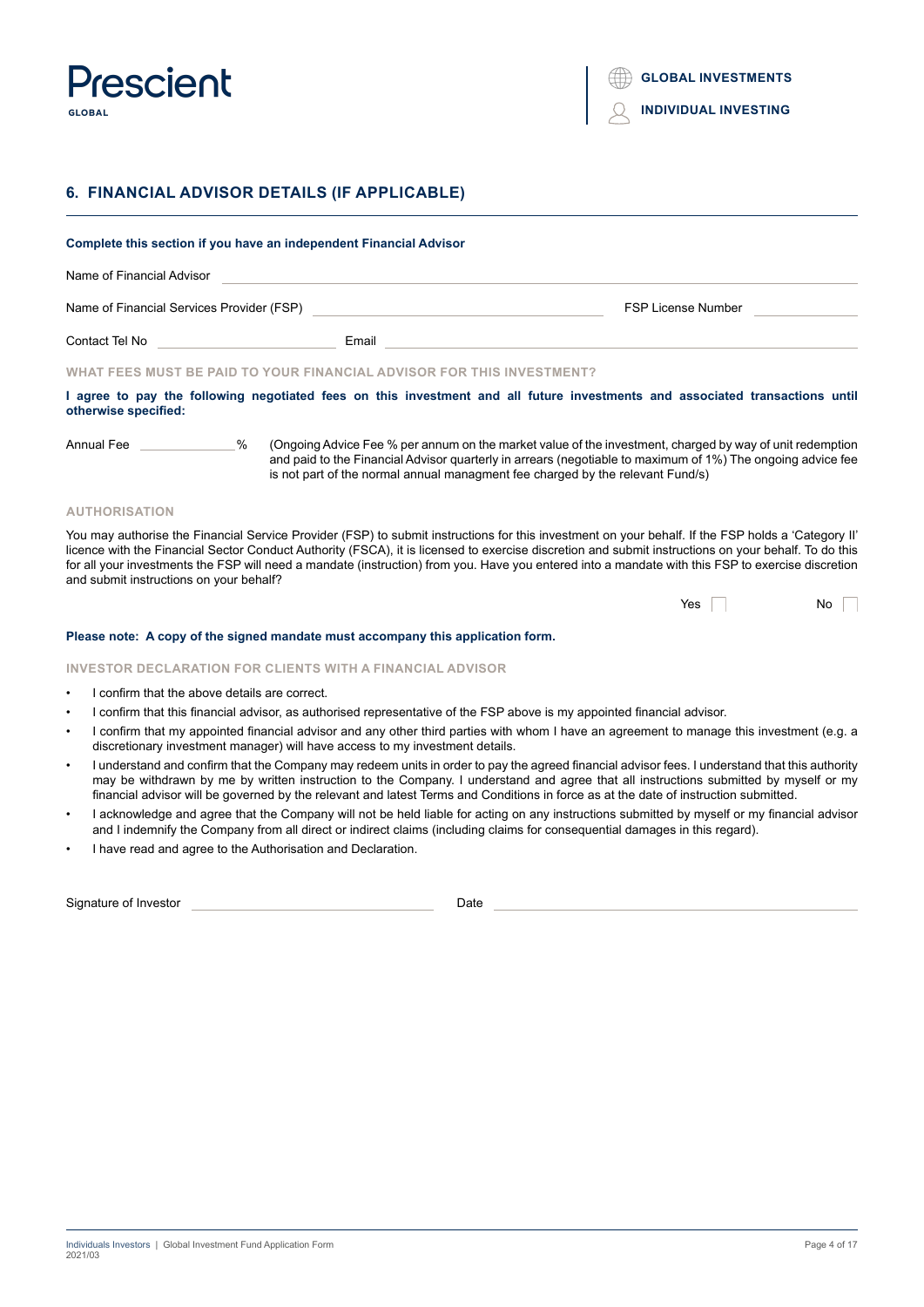

# **7. FINANCIAL ADVISOR DETAILS (IF APPLICABLE)**

**Section to be completed by Financial Advisor.**

I am a new Advisor **New Advisors need to complete a Prescient Advisor Agreement.** 

Existing Prescient Advisor code (Entity ID):

Email address for correspondence:

# **I, the appointed Financial Advisor for this investment application declare that:**

- 1. I am licensed to render services in respect of this product under the laws of the country in which the services are provided.
- 2. I have made all relevant disclosures and provided the Key Investor Information Document required (if any) in terms of the laws of the country in which the services are provided, to the investor/s.
- 3. I have established and verified the identity of the investor/s (and persons acting on behalf of the investor) in accordance with the anti-money laundering laws of the country in which the services are provided, and I will keep records of such identification and verification according to the provisions of such laws.
- 4. I have explained all fees that relate to this investment to the investor/s and I understand and accept that the investor/s may withdraw his / her authority for payment to me in writing and inform the company.
- **5. Ongoing annual advice fees will only be paid on a quarterly basis and provided that such fees amount to at least the equivalent of USD250, or such lesser amount determined by the Company from time to time. The Company is entitled to recoup any bank charges that they may incur in processing the payment of advice fees in respect of the Funds.**

| Signature of Financial Advisor |  |
|--------------------------------|--|
|                                |  |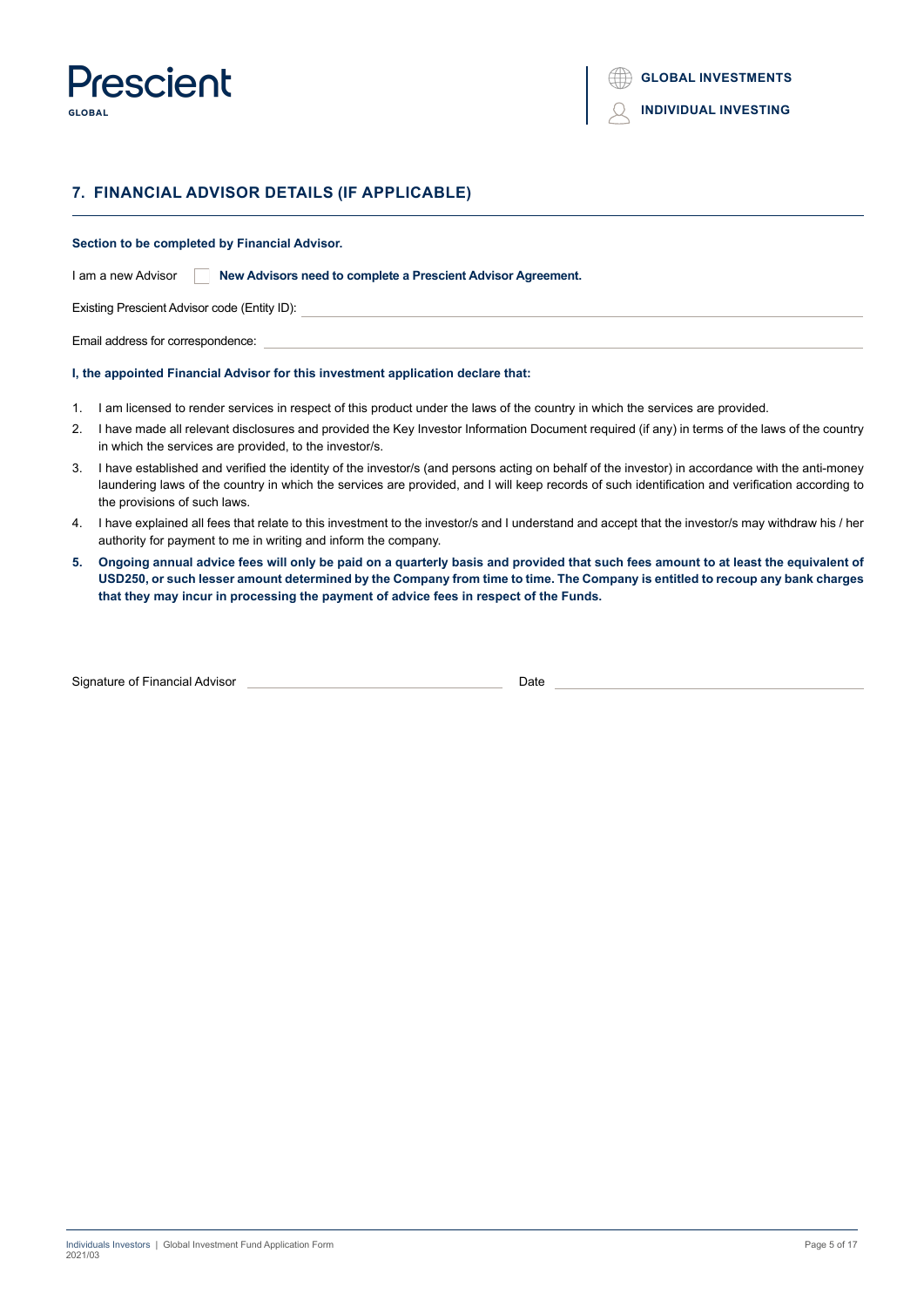

# **8. ANTI-MONEY LAUNDERING AND COUNTER TERRORIST FINANCING REQUIREMENTS**

Measures aimed towards the prevention of money laundering and terrorist financing require a detailed verification of the investor's identity. All investors are therefore required to submit the minimum documentation as set out in the "Compulsory anti-money laundering documentation" section of this document, with the initial subscription in the Company.

The Company, the Manager and the Investment Manager may require further identification and make any further enquiries they deem necessary to comply with anti-money laundering/counter terrorist financing laws, before the Application can be processed and the Company shall be held harmless and indemnified against any loss arising due to the failure to process this Application if such information as has been required by the parties hereto has not been provided. In such case or delay or failure to provide satisfactory information, the Company may take such action as they see fit.

'**Prescribed Countries**' include the following: European Union Member States; Argentina; Australia; Brazil; Canada; Channel Islands; Hong Kong; Iceland; Isle of Man; Japan; Liechtenstein; Mexico; New Zealand; Norway; Russian Federation; Singapore; South Africa; Switzerland; United States of America; The Dutch overseas territories of Netherlands Antilles and Aruba, The French Overseas Territories of Mayotte, New Caledonia, French Polynesia, Saint Pierre and Miquelon and Wallis and Futuna.

'**Certified Copy**' The certification of all documents must be carried out by any of the following; a police officer, practising chartered and certified public accountant, notaries public, practising solicitor, embassy and consular staff and your Bank if authorised and regulated in the EU, Argentina, Australia, Brazil, Canada, the Channel Islands, Hong Kong, Iceland, the Isle of Man, Japan, Liechtenstein, Mexico, New Zealand, Norway, Singapore, South Africa, Switzerland, The Dutch overseas territories of Netherlands Antilles and Aruba, The French Overseas Territories of Mayotte, New Caledonia, French Polynesia, Saint Pierre and Miquelon and Wallis and Futuna or the USA.

#### **Please choose the appropriate option below:**

|   |                                                                                                                                 | <b>Please tick as</b><br>appropriate |
|---|---------------------------------------------------------------------------------------------------------------------------------|--------------------------------------|
| A | Subscription monies originate from an account in the name of the Investor with a bank in a Prescribed<br>Country.               |                                      |
| в | Subscription monies do NOT originate from an account in the name of the Investor with a bank in a<br><b>Prescribed Country.</b> |                                      |

# **COMPULSORY ANTI-MONEY LAUNDERING DOCUMENTATION TO BE SUBMITTED**

An "ID document" means a clear copy of a green, bar coded ID book, both sides of a smart ID card, birth certificate (in the case of an investor who is a minor) or a passport on which the photo, ID number, name and surname and nationality of the person is visible.

"Proof of bank account details" is a bank statement that clearly displays the investor's name and bank account number.

"Proof of address/business address" means a document less than 6 months old containing physical address that is a utility bill, bank statement, rates account or tax invoice.

In the case of Joint Holders, please supply the documentation in respect of ALL the holders.

# **INDIVIDUAL APPLICANTS (NATURAL PERSON)**

- ID document
- Proof of residential address (less than 6 months old)
- Proof of bank account details (operational requirement)

**THIRD PARTY REPRESENTING ANOTHER INDIVIDUAL/POWER OF ATTORNEY (NATURAL PERSON)**

- ID document
- Proof of authority to act e.g. power of attorney, mandate, resolution or court order.
- Proof of bank account details if different from investors bank account details (operational requirement)

## **Please note that we reserve the right to request original certified copies of documents.**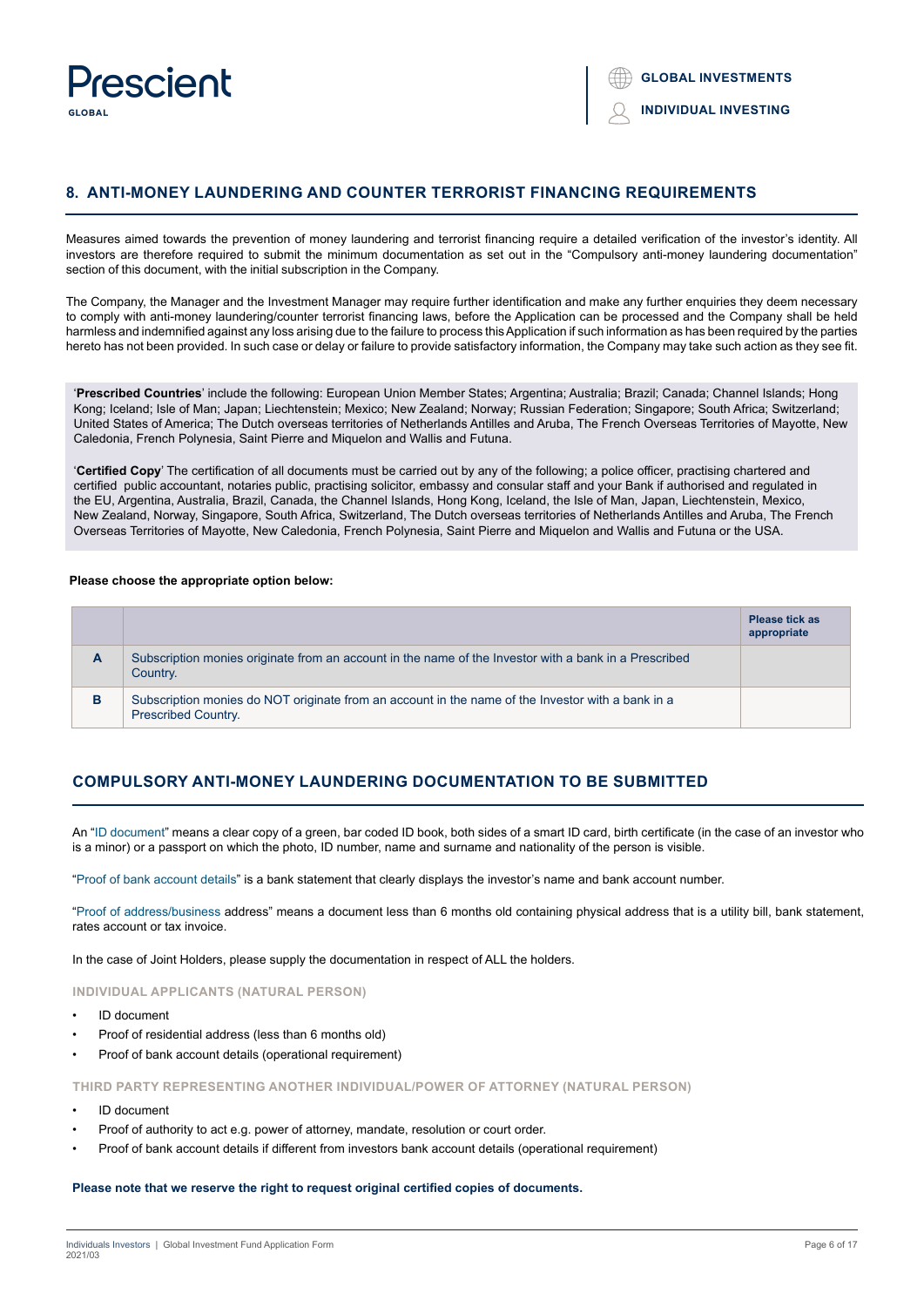

# **9. INVESTOR DETAILS (INVESTORS RESIDENT OUTSIDE OF IRELAND)**

An Investor resident outside Ireland is required by the Irish Revenue Commissioners to make the following Declaration, which is in a format authorised by them, in order to receive payment without deduction of tax. It is important to note that this Declaration, if it is then still correct, shall apply in respect of any subsequent acquisitions of Shares. Terms used in this Declaration are defined in the Prospectus (see heading, "Irish Taxation").

Please tick the relevant option applicable to you and delete as appropriate where marked with an \*:

# **1. Declaration on own behalf**

I/we\* declare that I am/we are\* applying for the Shares on my own/our own behalf/on behalf of a company\* and that I am/we are\* entitled to the Shares in respect of which this declaration is made and that.

- I am/we are\* not currently Resident or Ordinarily Resident in Ireland, and
- Should I/we\* become Resident in Ireland I will/we will\* so inform you, in writing, accordingly.

#### **Or**

# **2. Declaration as Intermediary**:

I/we\* declare that I am/we are\* applying for Shares on behalf of persons:

- Who will be beneficially entitled to the Shares; and,
- Who, to the best of my/our\* knowledge and belief, are neither Resident nor Ordinarily Resident in Ireland.

I/we\* also declare that:

- unless I/we<sup>\*</sup> specifically notify you to the contrary at the time of Application, all Applications for Shares made by me/us<sup>\*</sup> from the date of this Application will be made on behalf of such persons; and,
- I/we\* will inform you in writing if I/we\* become aware that any person, on whose behalf I/we\* holds Shares, becomes Resident in Ireland.

# **IMPORTANT NOTES**

- Non-resident declarations are subject to inspection by the Irish Revenue Commissioners and it is a criminal offence to make a false declaration.
- To be valid, the application form (incorporating the declaration required by the Irish Revenue Commissioners) must be signed by the Investor. Where there is more than one Investor, each person must sign. If the Investor is a company, it must be signed by the company secretary or another authorised officer.
- If the application form (incorporating the declaration required by the Irish Revenue Commissioners) is signed under power of attorney, a copy of the power of attorney must be furnished in support of the signature.

Please note: If the Applicant is an "Exempted Irish Investor", they should contact the Company (or the Manager) who will provide them with the appropriate declaration which must be made to confirm their status.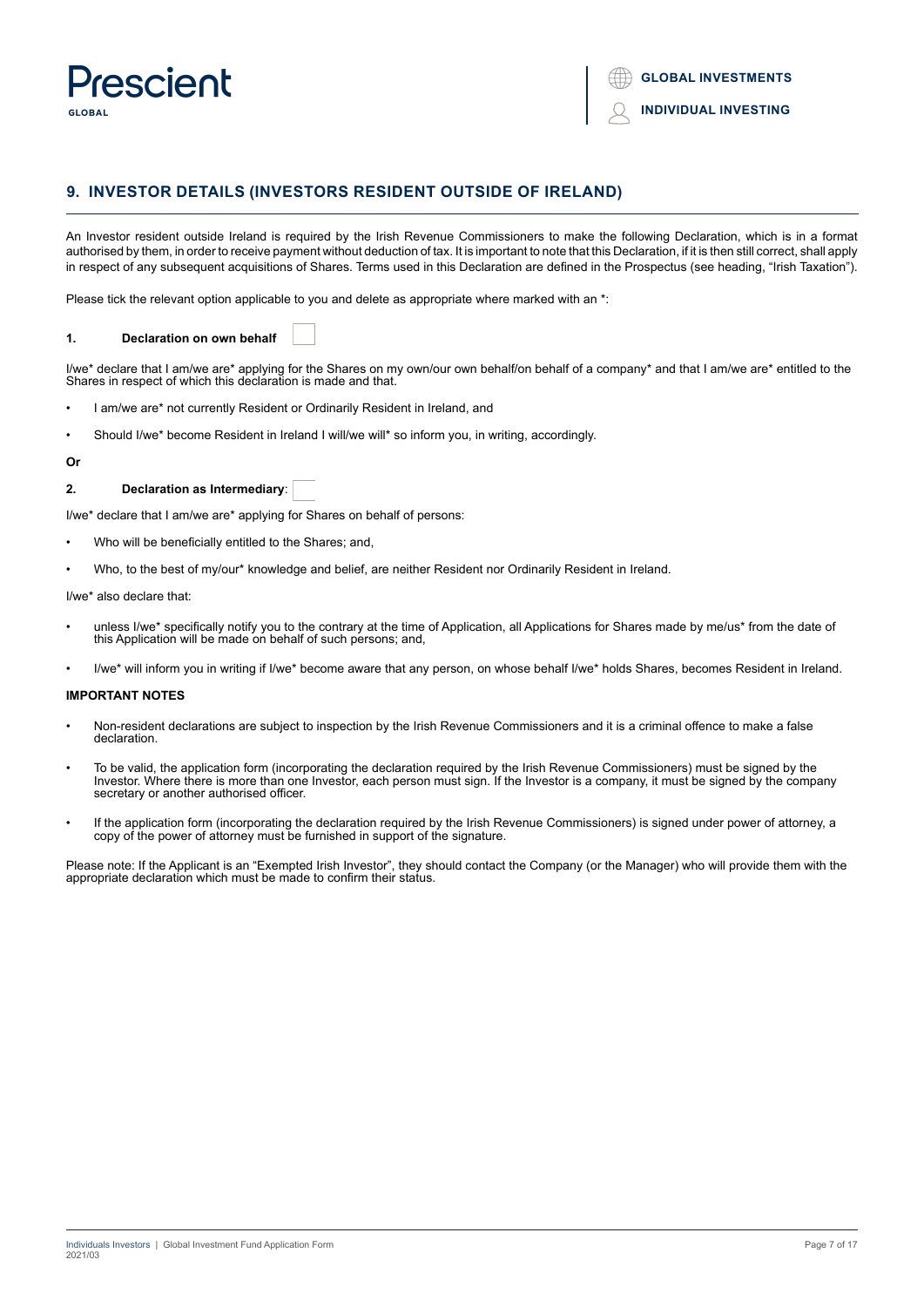

# **10. INVESTOR DETAILS (INVESTORS RESIDENT IN IRELAND)**

In order to satisfy Return of Values (Investment Undertakings) Regulations 2013(S.I. 245 of 2013) any individual, company or any unincorporated body of persons which are an Irish resident or ordinarily Irish resident must provide the following information

Please tick the relevant option applicable to you and delete as appropriate where marked with an \*:

# **1. Declaration on own behalf**

I/we\* declare that I am/we are\* applying for the Shares on my own/our own behalf/on behalf of a company\* and that I am/we are\* entitled to the Shares in respect of which this declaration is made and that

- I am/we are\* currently Resident or Ordinarily Resident in Ireland, and
- Should I/we\* cease to become Resident in Ireland I will/we will\* so inform you, in writing, accordingly.

# **Or**

**2. Declaration as Intermediary:**

I/we\* declare that I am/we are\* applying for Shares on behalf of persons:

Who will be beneficially entitled to the Shares; and,

\_\_\_\_\_\_\_\_\_\_\_\_\_\_\_\_\_\_\_\_\_\_\_\_\_\_\_\_\_\_\_\_\_\_\_\_\_\_\_\_\_\_\_\_\_\_\_\_\_\_\_

• Who, to the best of my/our\* knowledge and belief, are Resident and Ordinarily Resident in Ireland..

I/we\* also declare that:

- unless I/we\* specifically notify you to the contrary at the time of Application, all Applications for Shares made by me/us\* from the date of this Application will be made on behalf of such persons; and,
- I/we\* will inform you in writing if I/we\* become aware that any person, on whose behalf I/we\* holds Shares, ceases to be Resident in Ireland. I confirm that [I am]/[the investor is] an Irish resident or ordinarily Irish resident for tax purposes and [my]/[its] PPS number is as follows:

#### **Any one of the following additional documents is required to verify the TIN or PPS Number (either a copy or the original is sufficient)**

| P60/ P45/ P21 Balancing Statement | Payslip (where employer is identified by name or tax number) |
|-----------------------------------|--------------------------------------------------------------|
| Drug Payment Scheme Card          | European Health Insurance Card                               |
| Tax Assessment/ Tax Return Form   | <b>PAYE Notice of Tax Credits</b>                            |
| Child Benefit Award Letter /Book  | Pension Book                                                 |
| Social Services Card              | <b>Public Services Card</b>                                  |

In addition, any printed documentation issued by the Revenue Commissioners or by the Department of Social Protection which contain your name, address and tax reference number will also be acceptable. In the case of joint account holders, the additional documentation is required for each applicant.

Your personal information will be handled by the Company or its duly appointed delegates in accordance with the Data Protection Legislation. Your information *provided herein will be processed for the purposes of complying with the Return of Values (Investment Undertakings) Regulations 2013 and this may include disclosure to the Irish Revenue Commissioners. wwwwwwwwwwwwwwwwwwwwwwwwwwwwwwwwwwwwwwwwwwwwwwwwwwwwwwwwwwwwwww*

### **Declaration of Residence within Ireland - Declaration referred to in Section 739D(6) Taxes Consolidation Act, 1997**

I declare that the information contained in this declaration is true and correct

I also declare that I am applying for the Shares on behalf of the applicant named below who is entitled to the Shares in respect of which this declaration is made and is a person referred to in Section 739D (6) of the Taxes Consolidation Act, 1997: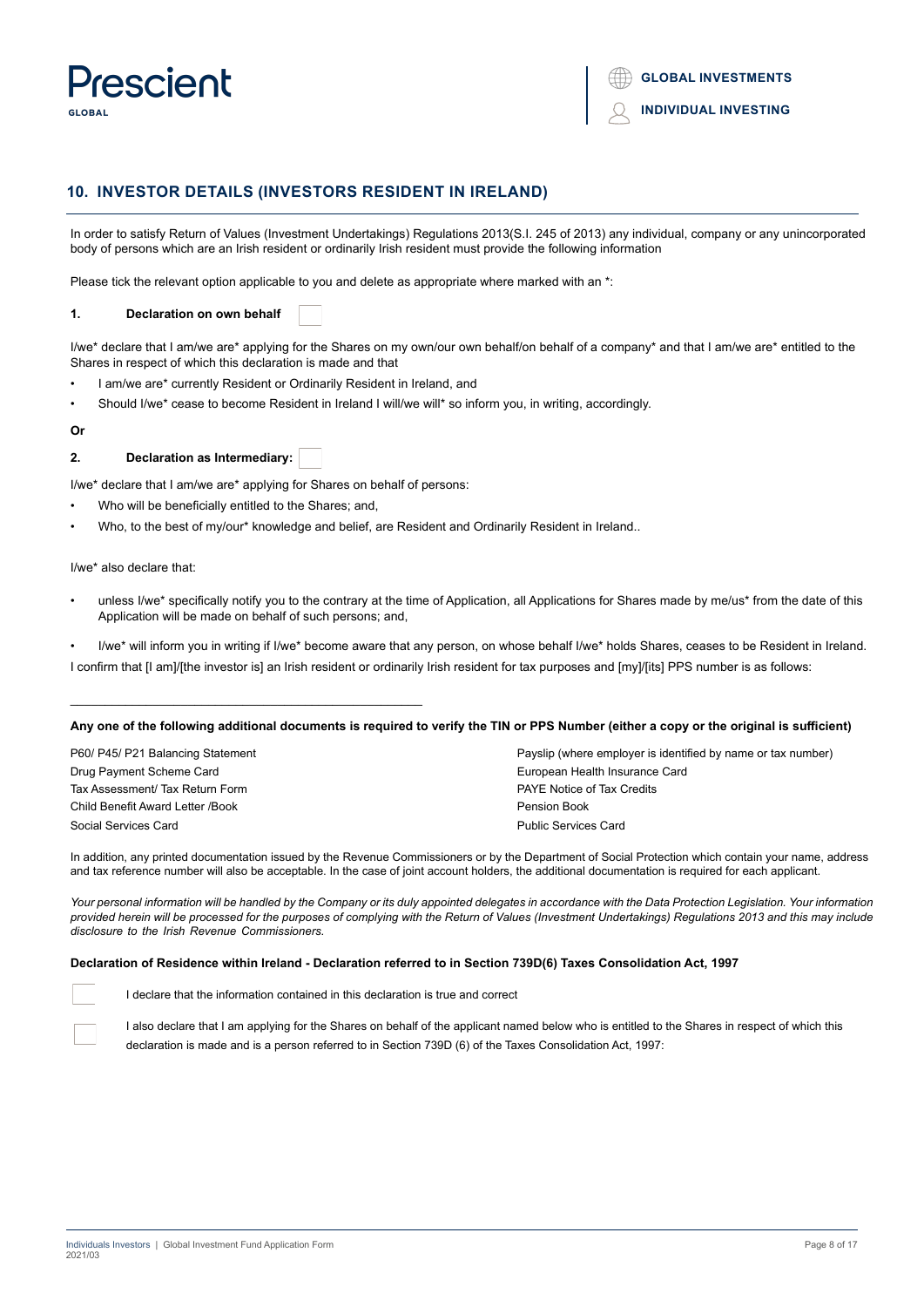

# **Individual (Controlling Person's) Self-Certification for FATCA and CRS**

#### **Instructions for completion:**

We are obliged under Section 891E, Section 891F and Section 891G of the Taxes Consolidation Act 1997 (as amended) and regulations made pursuant to those sections to collect certain information about each investor's tax arrangements. Please complete the sections below as directed and provide any additional information that is requested. Please note that by completing this form you are providing personal information which may constitute personal data within the meaning of the General Data Protection Regulation (697/2016/EU) (the "GDPR") and applicable Irish data protection legislation (currently the Irish Data Protection Acts 1988 to 2003. Please note that in certain circumstances we may be legally obliged to share this information, and other financial information with respect to an account holder's interests in the Fund, with the Irish tax authorities, the Revenue Commissioners. They may in turn exchange this information, and other financial information with foreign tax authorities, including tax authorities outside the EU.

If you have any questions about this form or defining the investor's tax residency status, please refer to the OECD CRS Portal or speak to a tax adviser or local tax authority.

For further information on FATCA or CRS please refer to Irish Revenue website at

http://www.revenue.ie/en/business/aeoi/index.html or the following link to the OECD CRS Information Portal at:

http://www.oecd.org/tax/automatic-exchange/ in the case of CRS only.

If any of the information below about the investor's tax residence or FATCA/CRS classification changes in the future, please advise of these changes promptly.

Please note that where there are joint or multiple account holders each account holder is required to complete a separate Self-Certification form..

**Sections 1, 2, 3 and 5 must be completed by all Account holders or controlling persons.**

**Section 4 should only be completed by any individual who is a Controlling Person of an entity investor which is a Passive Non-Financial Entity, or a Controlling Person of an Investment Entity located in a Non-Participating Jurisdiction and managed by another Financial Institution.**

**For further guidance see.**

**http://www.oecd.org/tax/automatic-exchange/common-reporting-standard/common-reporting-standard-and-related-commentaries/#d. en.345314**

# **SECTION 1: INVESTOR IDENTIFICATION**

| Title <u>superior and the second contract of the second contract of the second contract of the second contract of the second contract of the second contract of the second contract of the second contract of the second contrac</u> | Surname experience and the service of the service of the service of the service of the service of the service                                                                                                                        |      |        |
|--------------------------------------------------------------------------------------------------------------------------------------------------------------------------------------------------------------------------------------|--------------------------------------------------------------------------------------------------------------------------------------------------------------------------------------------------------------------------------------|------|--------|
| First name(s) experience and the contract of the contract of the contract of the contract of the contract of the contract of the contract of the contract of the contract of the contract of the contract of the contract of t       |                                                                                                                                                                                                                                      | Male | Female |
| Country of birth <b>Country of birth</b>                                                                                                                                                                                             |                                                                                                                                                                                                                                      |      |        |
| <b>Street Address</b>                                                                                                                                                                                                                | <b>Postal Address</b>                                                                                                                                                                                                                |      |        |
|                                                                                                                                                                                                                                      | Same as Street Address                                                                                                                                                                                                               | Yes  | No     |
|                                                                                                                                                                                                                                      | Line 1 and 1 and 1 and 1 and 1 and 1 and 1 and 1 and 1 and 1 and 1 and 1 and 1 and 1 and 1 and 1 and 1 and 1 and 1 and 1 and 1 and 1 and 1 and 1 and 1 and 1 and 1 and 1 and 1 and 1 and 1 and 1 and 1 and 1 and 1 and 1 and 1       |      |        |
| Street <b>Street Street Street Street <i>Street</i></b>                                                                                                                                                                              |                                                                                                                                                                                                                                      |      |        |
|                                                                                                                                                                                                                                      |                                                                                                                                                                                                                                      |      |        |
| Postal code <b>Exercía de Serviço de Serviço de Serviço de Serviço de Serviço de Serviço de Serviço de Serviço de</b>                                                                                                                | Postal code <u>and a series and a series of the series of the series of the series of the series of the series of the series of the series of the series of the series of the series of the series of the series of the series o</u> |      |        |
|                                                                                                                                                                                                                                      |                                                                                                                                                                                                                                      |      |        |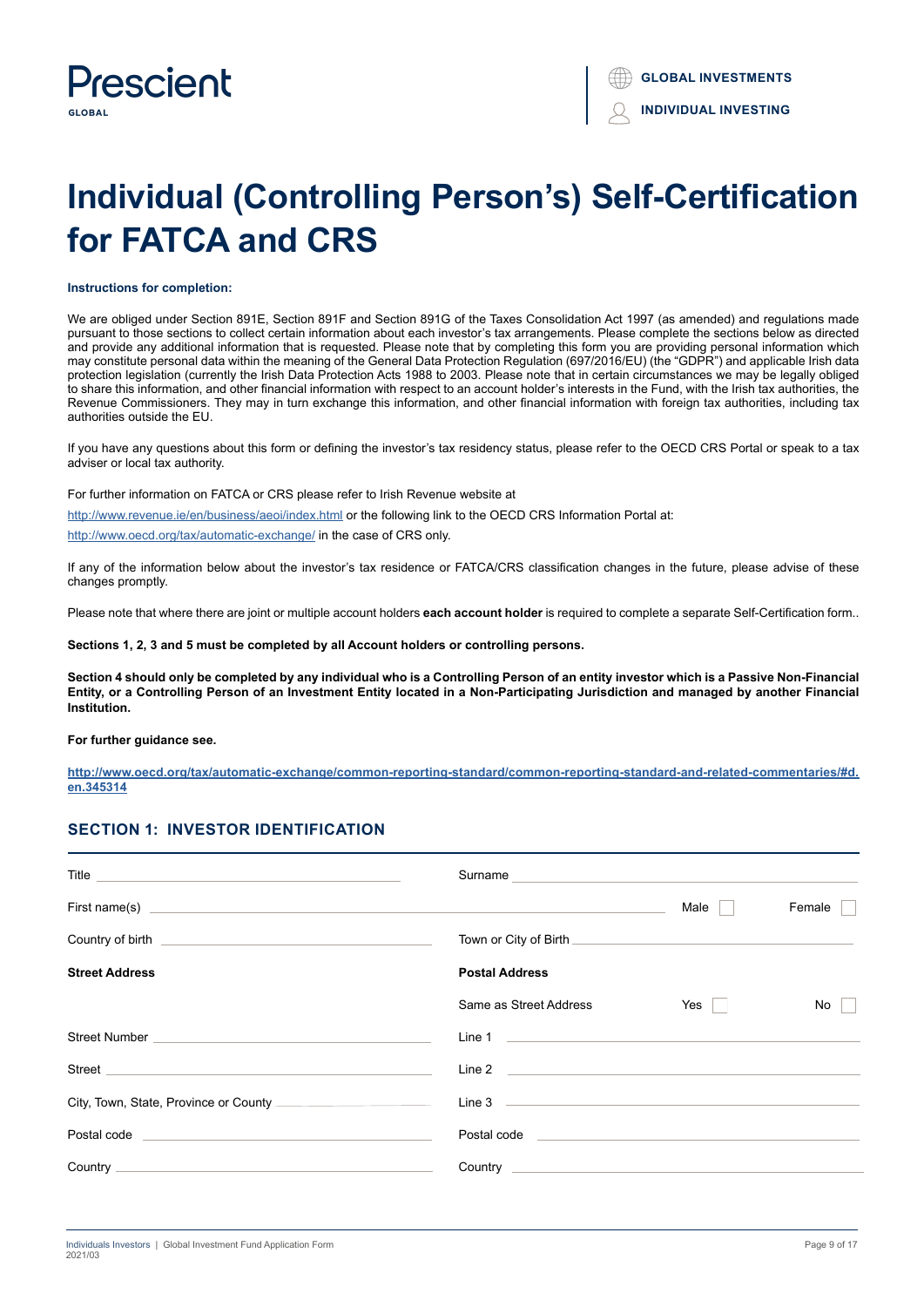

# **SECTION 2: FATCA DECLARATION OF U.S. CITIZENSHIP OF U.S. RESIDENCE FOR TAX PURPOSES\***

Please tick either (a) or (b) and complete as appropriate..

(a) I confirm that [I am]/[the investor is] a U.S. citizen and/or resident in the U.S. for tax purposes and [my]/[its] U.S. federal taxpayer identifying number (U.S. TIN) is as follows:

OR

(b) I confirm that [I am not]/[the investor is not] a U.S. citizen or resident in the U.S. for tax purposes.

# **SECTION 3: CRS DECLARATION OF TAX RESIDENCY (YOU MAY CHOOSE MORE THAN ONE COUNTRY)**

Please indicate your/ the investor's country of tax residence (if resident in more than one country please detail all countries of tax residence and associated taxpayer identification numbers ("TIN"). Please see the CRS Portal for more information on Tax Residency.

For further guidance on Tax Residence and TINs, please refer to the OECD CRS Information Portal

http://www.oecd.org/tax/automatic-exchange/crs-implementation-and-assistance/tax-identification-numbers/#d.en.347759

| <b>Country of Tax Residency</b> | <b>Tax ID Number</b> |
|---------------------------------|----------------------|
|                                 |                      |
|                                 |                      |
|                                 |                      |

**NOTE:** Under the Irish legislation implementing the CRS, provision of a Tax ID number (TIN) is required to be provided unless:

a) You are tax resident in a Jurisdiction that does not issue a TIN, Or,

b) You are tax resident only in a non-reportable Jurisdiction (i.e. Ireland or the USA)

**If a TIN is unavailable,** please tick the appropriate box as follows;

Reason A - The country/jurisdiction where the Account Holder is resident does not issue TINs or TIN equivalents to its residents

Reason B – The Account Holder is otherwise unable to obtain a TIN (Please explain why you are unable to obtain a TIN

 Reason C – No TIN is required. (Note: This should only be selected if the domestic law of the relevant country/jurisdiction does not require the collection of the TIN issued by such country/jurisdiction)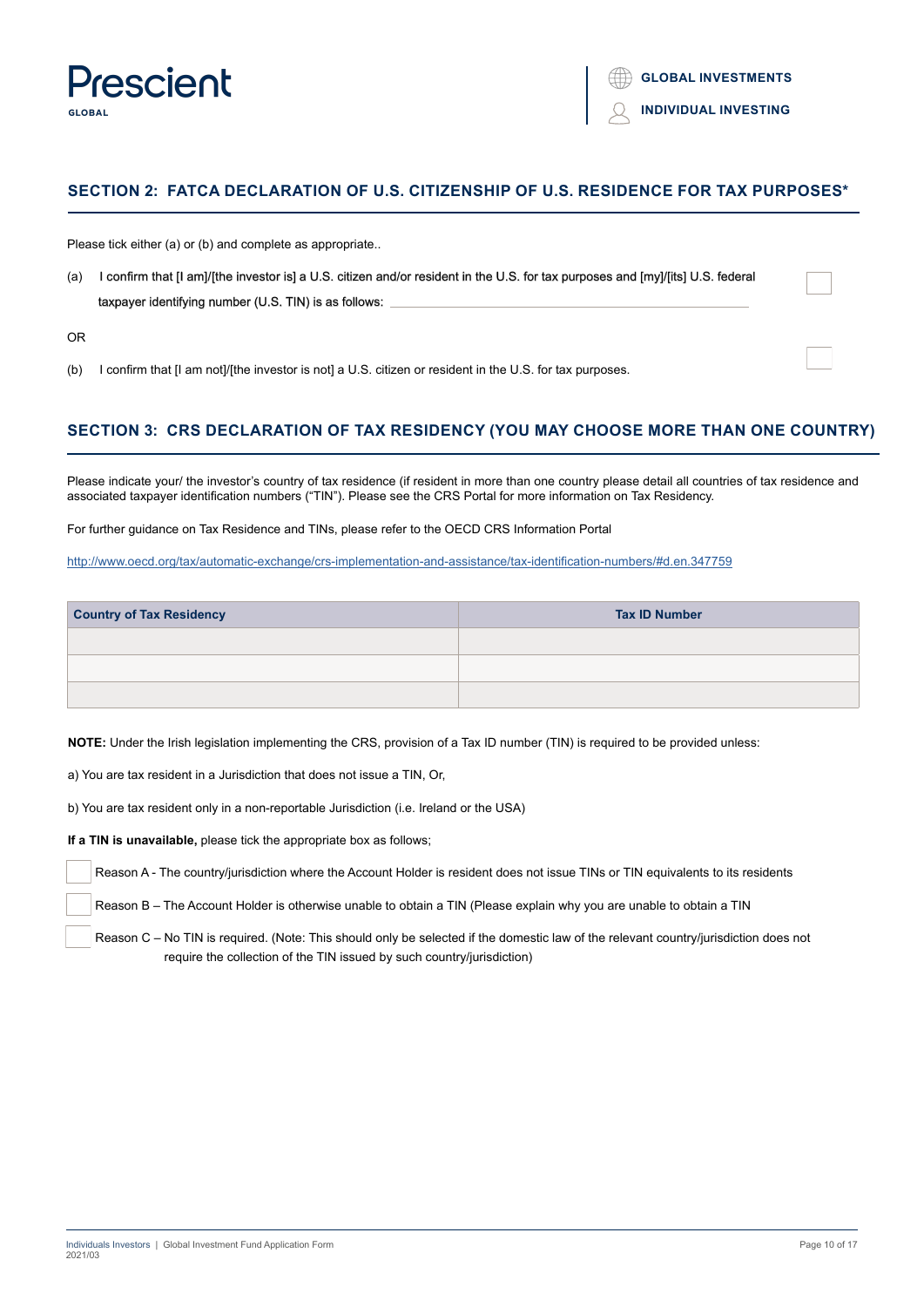

# **SECTION 4: DECLARATIONS AND UNDERTAKINGS**

I declare (as an authorised signatory if applicable) that the information provided in this form is, to the best of my/our knowledge and belief, accurate and complete.

I acknowledge that the information contained in this form and information regarding the Account Holder may be reported to the tax authorities of the country in which this account(s) is/are maintained and exchanged with tax authorities of another country or countries in which the Account Holder may be tax resident where those countries (or tax authorities in those countries) have entered into Agreements to exchange financial account information.

I undertake to advise the recipient promptly and provide an updated Self-Certification form where any change in circumstances occurs which causes any of the information contained in this form to be incorrect..

I give full consent to receiving this information and the Prospectus, latest annual and semi-annual reports and other information by means of electronic communication.

Authorised Signature(s) **Date Date Date Date Date Date Date Date Date Date** 

Print Name

Capacity in which declaration is made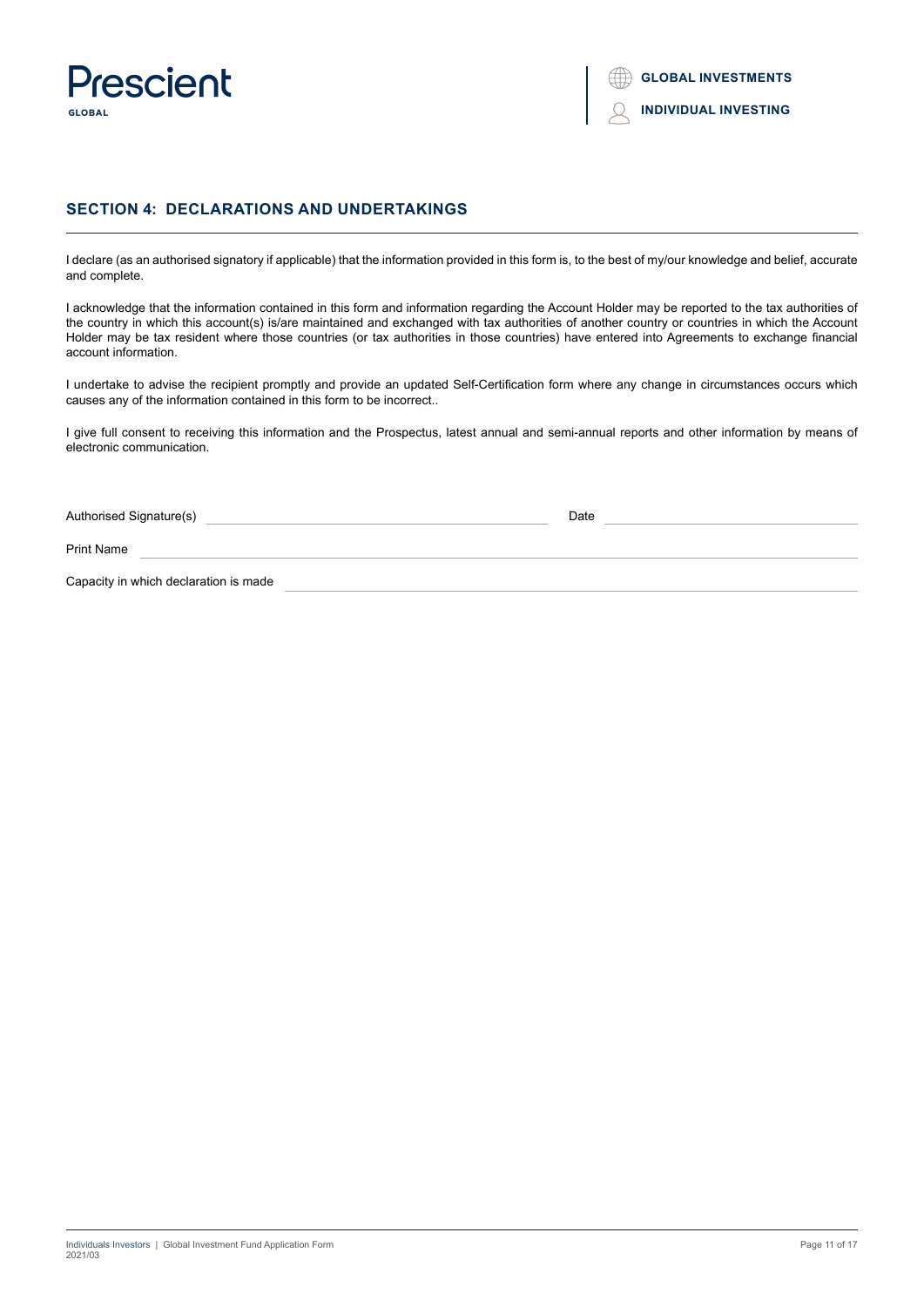# Prasciant **GLOBAL**

# **AUTHORISATION AND DECLARATION**

In this section, the singular shall include a reference to the plural and vice versa and the term "Company" shall include the Investment Manager and the Manager and their directors, employees and agents as well as affiliated and associated companies. References to "I" shall include "we" where applicable.

### **By signing this application form below:**

- 1. I/we acknowledge that this Application is subject to, and shal be governed by, the laws of Ireland.
- 2. I/we declare that each Investor is over the age of 18, and that I/we agree to accept the number of shares allotted in respect of this Application.
- 3. I/we hereby irrevocably apply for such number of shares (including fractions) at a price determined in accordance with the Prospectus.
- 4. I/we warrant that I/we are duly authorised to sign this Application Form and to subscribe for or redeem shares in the Company and that by subscribing for, holding or redeeming shares in the Company I/we am/are not in breach of any laws or regulations of any competent jurisdiction.
- 5. I/we acknowledge that the Company reserves the right to reject any application in whole or in part.
- 6. I/we agree to notify the Company immediately if I/we become aware that any of the representations are no longer accurate and complete in all respects and agree immediately to sell or to tender to the Company for redemption a sufficient number of shares to allow the representation to be made.
- 7. I/we acknowledge that any delay by me in providing documentation may result in delayed processing of my application and/or delayed payment of any future redemption payments to me or processing of share transfer requests on my behalf.
- 8. I/we warrant and declare that the monies being invested pursuant to this application do not represent directly or indirectly the proceeds of any criminal activity and the investment is not designed to conceal such proceeds so as to avoid prosecution for offence or otherwise.
- 9. I/we confirm I/we have read, understood and retained a copy of the Key Investor Information Document (KIID).
- 10. I/we confirm I/we have received and considered a copy of the Prospectus, and hereby confirm that I/we have understood the Prospectus and that this Application is based solely on the Prospectus and material contracts referred to therein together (where applicable) with the most recent annual report and accounts of the Company and the Memorandum and Articles of Association.
- 11. I/we hereby undertake to observe and be bound by the provisions of the Memorandum and Articles of Association (as amended from time to time) of the Company and apply to be entered in the Register of Shareholders as the holder/holders of the shares issued in relation to this Application.
- 12. I/we agree to provide to the Company, at such times as it may request, such declarations, certificates or documents as it may reasonably require in connection with this investment. Should any information furnished to it become inaccurate or incomplete in any way, I/we agree to notify the Company immediately of any such change and further agree to request the redemption of shares in respect of which such confirmations have become incomplete or inaccurate where requested to do so by the Company.
- 13. I/we acknowledge that I/we will indemnify and hold the Company harmless against any loss, liability, cost or expense (including without limitation attorneys' fees, taxes and penalties) which may result directly or indirectly, from any misrepresentation or breach of any warranty, condition, covenant or agreement set forth herein or in any other document delivered by me to the Company and shall notify the Company if any of the representations herein made are no longer accurate and complete in all respects.
- 14. I/we confirm that the Company is authorised and instructed to accept and execute any instructions in respect of the shares to which this Application relates given by me in written form or by fax, e-mail or other electronic notification (as approved by the Company) and I/we indemnify the Company and agree to keep it indemnified, against any loss of any nature whatsoever arising to it as a result of it acting on such instructions. The Company may rely conclusively upon and shall incur no liability in respect of any action taken upon any notice, consent, request, instruction or other instrument believed, in good faith, to be genuine or to be signed by properly authorised persons. I/we acknowledge the onus is on me/us to ensure that such instructions are received in legible form.
- 15. I/we understand that the tax disclosures set forth in the Prospectus are of a general nature and may not cover the jurisdiction in which I/we am/are subject to taxation and that the tax consequences of my/our purchase of shares depend on my/our individual circumstances.
- 16. I/we declare that I/we am/are aware of the requirement to complete and submit the "self-certification" regarding tax residency document.
- 17. I/we declare that I/we am/are aware that the self-certification form and the information contained therein, forms part of this Application.
- 18. I/we hereby authorise investigation of my/our identity, and agree to an enhanced ongoing monitoring should I/we be deemed to be politically exposed. Politically exposed persons are defined as "natural persons who are or have been entrusted with prominent public functions within the past year, as well as immediate family members, or persons known to be close associates, of such persons.
- 19. The Company may rely inclusively upon and shall incur no liability in respect of any action taken upon any notice, consent, request, instruction or any other instrument believed in good faith to be genuine or to be signed by properly authorised persons.
- 20. I/we understand that the confirmations, representations, declarations, indemnities and warranties made or given herein are continuous and apply to all subsequent purchases of shares in the Company.
- 21. I/we understand, acknowledge and agree that the anti-money laundering ("AML") and customer due diligence ("CDD") documents and information provided in connection with the investment may be shared and used by the Company and /or any of its affiliates in connection with my/our application for and / or holdings of shares / units in any other sub-funds of the Company and / or to ensure that Company and/ or its affiliates can comply with their own obligations under applicable AML legislation.
- 22. I/we acknowledge that any notice or document may be served by the Company on me/us in the manner specified from time to time in the Prospectus and, for the purposes of the Electronic Commerce Act 2000, if I/we have provided an e-mail address or fax number to the Company or its delegate, consent to any such notice or document being sent to me/us by fax or electronically to the fax number or e-mail address previously identified to the Company or its delegate which I/we acknowledge constitutes effective receipt by me/us of the relevant notice or document. I/we acknowledge that I am/we are not obliged to accept electronic communication and may at any time choose to revoke the agreement to receive communications by fax or electronically by notifying the Company in writing at the above address provided that my/our agreement to receive communications by fax or electronically shall remain in full force and effect pending receipt by the Company of written notice of such revocation.
- 23. I/we have evaluated the risks of investing in the Company and to make an informed decision with respect thereto and I am/we are aware of the risks inherent in investing in the shares and the method by which the assets of the Company are held and/or traded; and I/we can bear the risk of loss of my/ our entire investment.
- 24. I/we understand and agree that the Company prohibits the investment of funds by any persons or entities that are acting, directly or indirectly, (i) in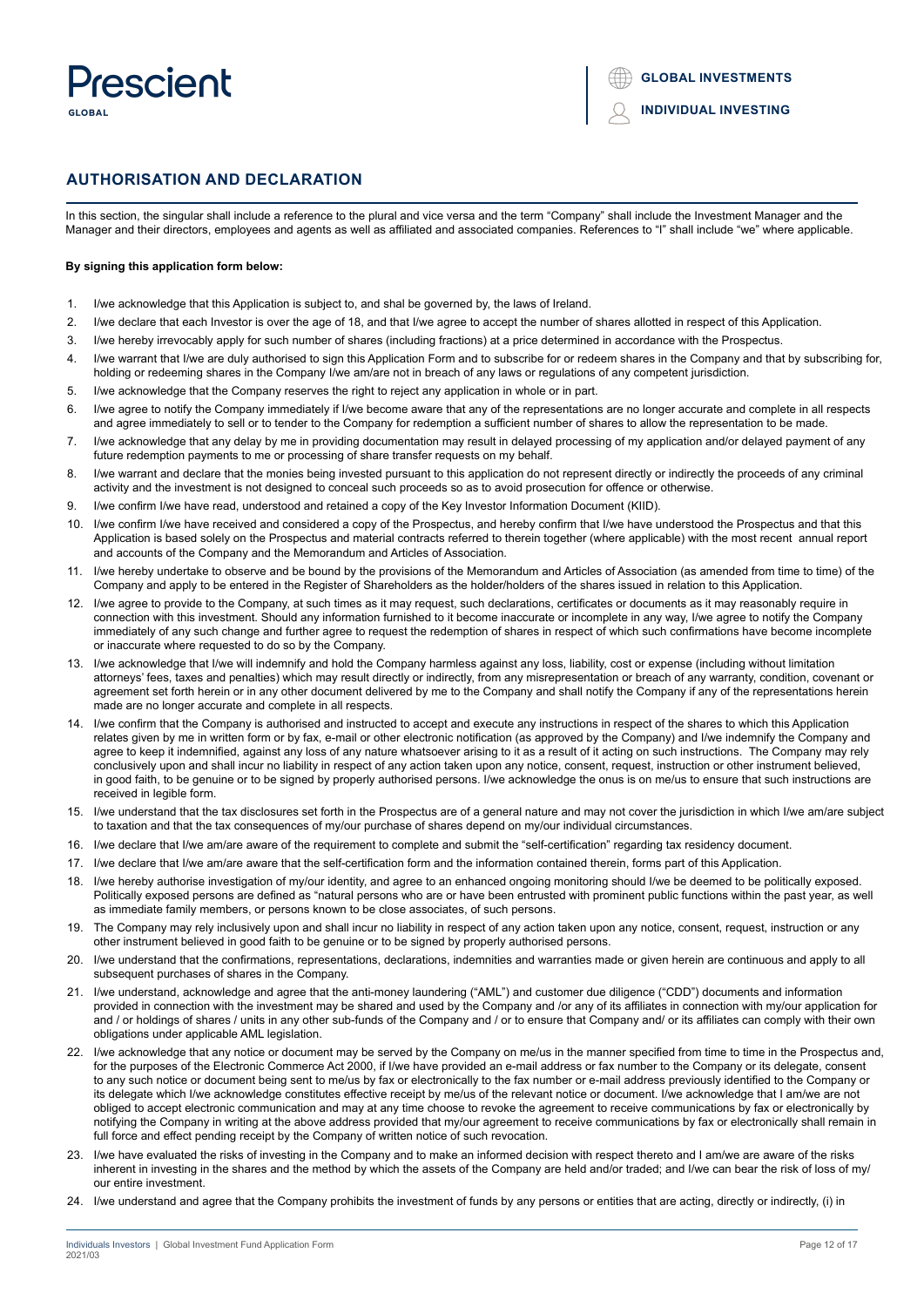

contravention of any applicable laws and regulations, including anti-money laundering regulations or conventions, (ii) on behalf of terrorists or terrorist organizations, including those persons or entities that are included on the List of Specially Designated Nationals and Blocked Persons maintained by the U.S. Treasury Department's Office of Foreign Assets Control (OFAC"), as such list may be amended from time to time, (iii) for a senior foreign political figure, any member of a senior foreign political figure's immediate family or any close associate of a senior foreign political figure, unless the Fund, after being specifically notified by me/us in writing that it is such a person, conducts further due diligence, and determines that such investment shall be permitted, or (iv) for a foreign shell bank (such persons or entities in (i) - (iv) are collectively referred to as "Prohibited Persons").

- 25. I/we represent, warrant and covenant that I am/we are not, nor is any person or entity controlling, controlled by or under common control with me/us, a Prohibited Person.
- 26. I/we confirm that the intermediary/IFA whose details appear in this document is my/our appointed advisor and that I am/we are aware and have agreed to any remuneration payable.

# **Data Protection**

#### **I/We consent to:**

27. In accordance with the provisions of the Irish Data Protection Acts 1988 to 2003, as may be amended, updated or repealed from time to time and in accordance with the General Data Protection Regulation (697/2016/EU) (the "GDPR") (collectively the "Data Protection Legislation"), I/we acknowledge and are informed that personal data given in this Investment Application Form (or otherwise provided in connection with an application to subscribe for Shares in the Company, on application or at any other time, including without limitation my/our name, age, contact details, bank account details, transactions and the invested amount, and any information regarding the dealing in Shares (subscription, conversion, redemption and transfer) (the "Personal Data"), will be collected, recorded, stored, adapted, transferred and processed, by electronic means or otherwise, by the Company as a "data controller" under the Data Protection Legislation, and as further described in the Company's data protection notice, which is set out at Appendix 4 below and is otherwise available upon request.

#### **FATCA and the Common Reporting Standard ("CRS")**

- 28. I/We acknowledge that the Company intends to take such steps as may be required to satisfy any obligations imposed by (i) the Foreign Account Tax Compliance Act ("FATCA") or (ii) any provisions imposed under Irish law arising from the inter-governmental agreement between the Government of the United States of America and the Government of Ireland ("IGA") so as to ensure compliance or deemed compliance (as the case may be) with FATCA or the IGA from 1 July 2014.
- 29. Furthermore, I/We hereby acknowledge that the Company intends to also take such steps as may be required to satisfy any obligations imposed by (i) the Standard for Automatic Exchange of Financial Account Information in imposed by (i) the Standard for Automatic Exchange of Financial Account Information in Tax Matters ("the Standard") and, specifically, the Common Reporting Standard ("CRS") therein or (ii) any provisions imposed under Iris any provisions imposed under Irish law arising from the Standard or any international law implementing the Standard (to include the Multilateral Competent Authority Agreement on Automatic Exchange of Financial Account Information or the EU Council Directive 2011/16/EU (as amended by Council Directive 2014/107/EU)) so as to ensure compliance or deemed compliance (as the case may be) with the Standard and the CRS therein from 1 January 2016.
- 30. In order for the Company to comply with the above FATCA and CRS obligations, I/We agree to provide to the Company or its agents the necessary declarations, confirmations and/or classifications at such times as each of them may request and furthermore provide any supporting certificates or documents as each of them may reasonably require in connection with this investment by reason of FATCA or CRS, as described above, or otherwise. Should any information furnished to any of them become inaccurate or incomplete in any way, I/we hereby agree to notify the Company immediately of any such change and further agree to immediately take such action as the Company may direct, including where appropriate, redemption of our Shares in respect of which such confirmations have become incomplete or inaccurate where requested to do so by the Company or its agents. If relevant, I/we agree to notify the Company or its agents of any change to my/our tax residency status. I/ we hereby also agree to indemnify and keep indemnified the Company and its agents against any loss, liability, cost or expense (including without limitation legal fees, taxes and penalties) which may result directly or indirectly as a result of a failure to meet our obligations pursuant to this section or failure to provide such information which has been requested by the Company and has not been provided by me/us, and from any misrepresentation or breach of any warranty, condition, covenant or agreement set forth herein or in any document delivered by me/us to the Company. I/We further acknowledge that a failure to comply with the foregoing obligations or failure to provide the necessary information required may result in the compulsory redemption of our entire holding in the Company, and that the Company and its agents are authorized to hold back from redemption proceeds or other distributions to me/us such amount as is sufficient after the deduction of any redemption charges to discharge any such liability and I/we shall indemnify and keep indemnified the Company and its agents against any loss suffered by them or other Shareholders in the Company in connection with any obligation or liability to so deduct, withhold or account.
- 31. I/We confirm that we have accurately and correctly completed the relevant self-certification form included at Appendix IA or IB (as applicable). I/ We further confirm that if any information included in the self-certification form subsequently becomes inaccurate or incorrect we will notify the Company immediately of any such change and agree to immediately take such action as the Company may direct, including where appropriate, redemption of our Shares.
- 32. I/We confirm that we have read, understood and consent to the "Customer Information Notice Common Reporting Standard" which appears in the Terms and Conditions section at the end of this Application.

| Signed at <u>example and the set of the set of the set of the set of the set of the set of the set of the set of the set of the set of the set of the set of the set of the set of the set of the set of the set of the set of t</u> | Date and the contract of the contract of the contract of the contract of the contract of the contract of the contract of the contract of the contract of the contract of the contract of the contract of the contract of the c |
|--------------------------------------------------------------------------------------------------------------------------------------------------------------------------------------------------------------------------------------|--------------------------------------------------------------------------------------------------------------------------------------------------------------------------------------------------------------------------------|
|                                                                                                                                                                                                                                      | Capacity Canada and Capacity Capacity Capacity                                                                                                                                                                                 |
| Authorised Signatory<br><u> 1989 - Andrea Stadt Britain, amerikansk politik (* 1958)</u>                                                                                                                                             |                                                                                                                                                                                                                                |
|                                                                                                                                                                                                                                      | Capacity                                                                                                                                                                                                                       |
| Authorised Signatory<br><u> 1980 - Jan James Barnett, fransk politiker (d. 1980)</u>                                                                                                                                                 |                                                                                                                                                                                                                                |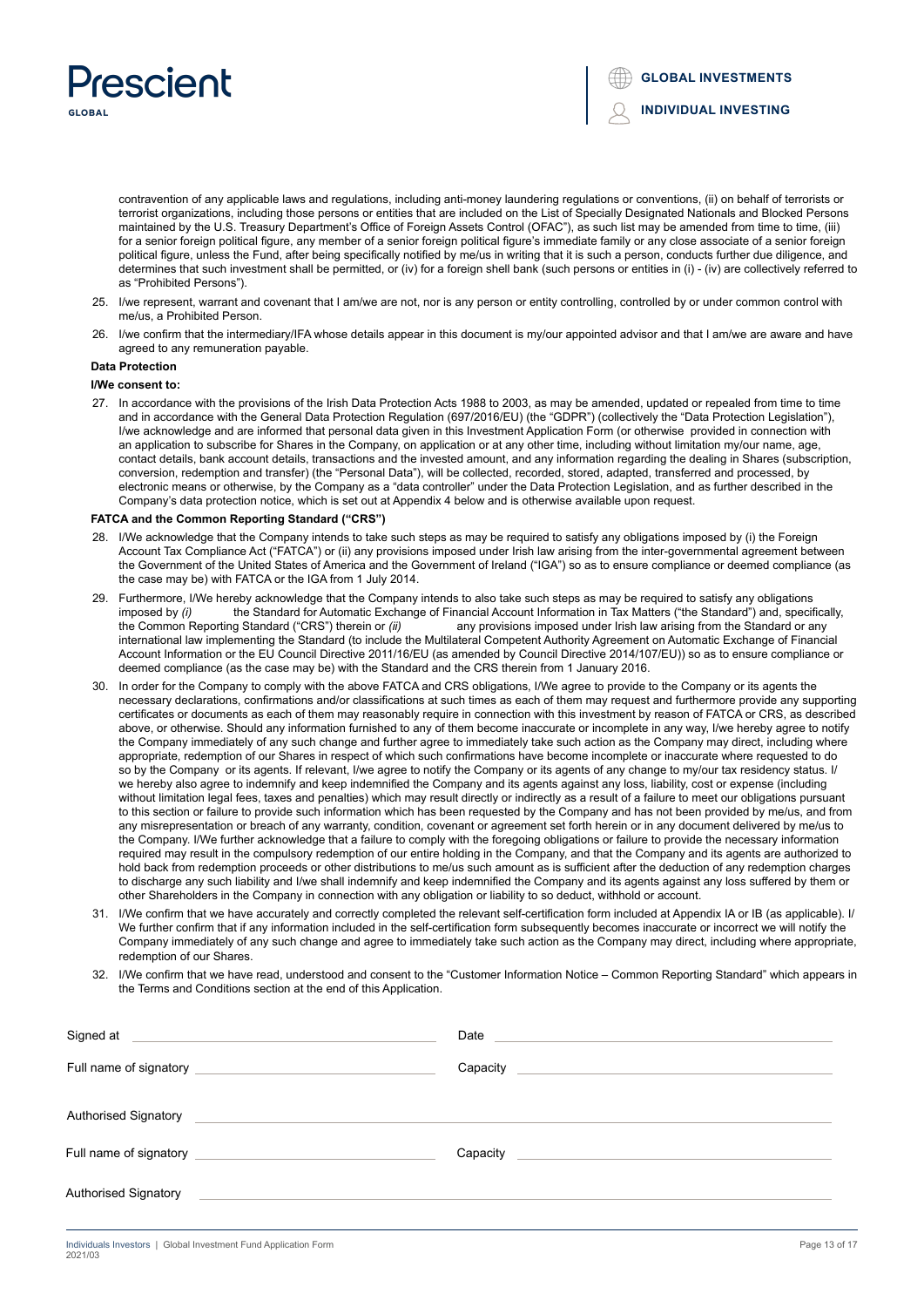# Prescient GLORAL



# **DATA PRIVACY STATEMENT**

As a consequence of your investment, the Company acting as a data controller may itself (or through third parties including but not limited to the Manager together with any distributor or sub-distributors that may be appointed from time to time (collectively the "Distributor"), local paying agents and mailing firms appointed by any of the foregoing (together the "Service Providers")) process your personal information or that of your directors, officers, employees, intermediaries and/or beneficial owners.

Please contact the Data Protection Officer should you wish to obtain information concerning the Service Providers.

In this regard, please note the following:

#### **Purposes of Processing and Legal Basis for Processing**

The personal data collected from you or provided by you or on your behalf in connection with your holdings in the Company will be collected, stored, disclosed, used and otherwise processed by the Service Providers on behalf of the Company for the purpose of:

- i. managing and administering your holdings in the Company and disclosure to third parties (such as auditors, regulatory / tax authorities), in order to ensure the due performance of the contract between the Company and you;
- ii. complying with any legal, tax or regulatory obligations under Company law / tax law and under anti-money laundering / counter terrorist financing legislation, in order to ensure compliance with a legal obligation to which the Company is subject;
- iii. for the purpose of recording, maintaining, storing and using recordings of telephone calls and electronic communications that you make to and receive from the Company and its Service Providers or for otherwise pursuing the legitimate interests of the Company.

**Please note that where personal data is processed for purposes of legitimate interests, you have a right to object to such processing and the Company and its appointed Service Providers will no longer process the personal data unless it can be demonstrated that there are compelling legitimate grounds for the processing which override your interests, rights and freedoms or for the establishment, exercise or defence of legal claims. Further information relating to the balancing test undertaken by the Company to rely on legitimate interests as a grounds in respect of such processing is available upon request.**

#### **Disclosures to Service Providers and / or Third Parties**

Personal data relating to you which is collected from you or provided by you or on your behalf may be handled by and disclosed by Service Providers appointed by the Company and its or their duly appointed agents and any of related, associated or affiliated companies within the Prescient Holdings (Pty) Ltd group of companies ("Prescient Group") for the purposes specified above. These Service Providers will be obliged to adhere to the data protection laws of the countries in which they operate.

The Company and the Manager may disclose your personal data to other third parties where required by law or for legitimate business interests. This may include disclosure to third parties such as auditors and the Central Bank of Ireland, regulatory bodies, taxation authorities and technology providers.

#### **Profiling and Screening**

The Company and its appointed Service Providers may engage in PEP screening and financial sanctions screening programs defined by the European Union ("EU"), the United Nations ("UN"), Her Majesty's Treasury ("HMT") and the Office of Foreign Assets Control ("OFAC") for the purposes of complying with anti-money laundering and counter terrorist financing legislation and with UN, EU and other applicable sanctions regimes. The implementation of such PEP screening and financial sanctions screening programmes may result in the Company or its Service Providers refusing an application for Shares in the Company or delaying or refusing to make any redemption payment or distribution payment to you if you, your directors or any beneficial owner of your Shares appear on such screening programmes. In the event that you are identified as a PEP as a result of the screening process, you may be required to provide additional information and/or documentation to the Company or its Service Providers.

#### **Undertaking in connection with other parties**

By providing personal data to the Company, you undertake to be authorised to disclose to the Company relevant information applicable to the beneficial owner of the investment, to your directors and authorised signatories and to persons that own, directly or indirectly, an interest in the Company. In this respect you confirm that you have provided these persons with all the information required under applicable data protection law, notably regarding their data protection rights, and received from these persons their authorisation for the processing and transfer of their personal data to us.

#### **Transfers Abroad**

Personal data collected from you or provided by you or on your behalf may be transferred outside of Ireland including to companies situated in countries outside of the European Economic Area ("EEA") which may not have the same data protection laws as in Ireland. Such non-EEA countries comprise South Africa where the Company's IT infrastructure is maintained, which has their own stringent data protection laws in place.

Where data transfers outside of the EEA take place, the Company and/or the relevant Service Provider have taken the necessary steps to ensure that appropriate safeguards have been put in place to protect the privacy and integrity of such personal data, including entering of data protection model agreements between the Company and its Service Providers in accordance with the requirements of GDPR. Please contact the Data Protection Officer should you wish to obtain information concerning such safeguards.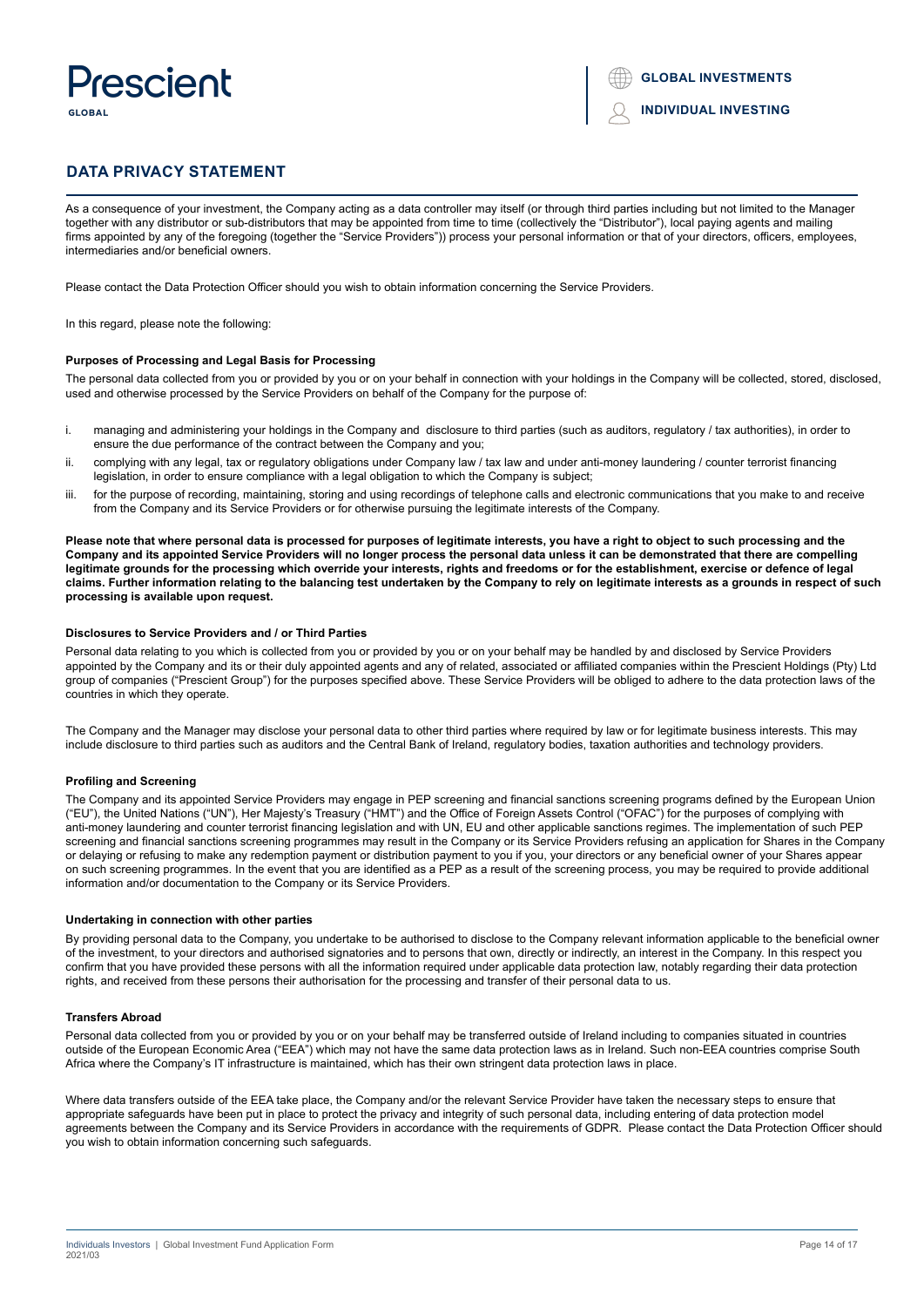

```
INDIVIDUAL INVESTING
```
# **DATA PRIVACY STATEMENT CONT'D**

# **Data Retention Period**

The Company and its appointed Service Providers will retain all information and documentation provided by you in relation to your investment in the Company for such period of time as may be required by Irish legal and regulatory requirements, being at least six years after the period of your investment has ended or the date on which you had your last transaction with us.

#### **Your data protection rights**

Please note that you have the following rights under the GDPR. In each case, the exercise of these rights is subject to the provisions of the GDPR:

- i. You have a right of access to and the right to amend and rectify your personal data.
- ii. You have the right to have any incomplete personal data completed.
- iii. You have a right to lodge a complaint with a supervisory authority, if you consider that the processing of personal data relating to you carried out by the Company infringes the GDPR.
- iv. You have a right to be forgotten (right of erasure of personal data).
- v. You have a right to restrict processing.
- vi. You have a right to data portability.
- vii. You also have the right to object to processing where personal data is being processed for direct marketing purposes and also where the Company or a Service Provider is processing personal data for legitimate interests.

Where you wish to exercise any of your data protection rights against the Company, please contact us via the details provided below under "Contact Us".

The Company or its Service Provider will respond to your request to exercise any of your rights under the GDPR in writing, as soon as practicable and in any event **within one month** of receipt of your request, subject to the provisions of the GDPR. The Company or its Service Provider may request proof of identification to verify your request.

### **Failure to provide personal data**

As outlined in the section titled "Purposes of Processing and Legal Basis for Processing", the provision of personal data by you is required for us to manage and administer your holdings in the Company. Where you fail to provide such personal data in order to comply with anti-money laundering/counter terrorist financing or other legal requirements, in certain circumstances, we may be prohibited from making redemption or any applicable dividend payments to you and/ or may be required to discontinue our business relationship with you by compulsorily redeeming your shareholding in the Company.

#### **Contact us**

If you have any questions about the Fund's use of your personal information, please contact the Data Protection Officer at the following e-mail address: dataprotection@prescient.ie

# **COMPLAINTS**

Please do not hesitate to contact us if you are not satisfied with this investment or the services received from the Manager. A complaint must be submitted to the Compliance Officer. The Manager will acknowledge the complaint in writing and will inform the investor of the contact details of the persons involved in the resolution thereof. Should you wish to lodge a complaint regarding the services being provided, an email can be sent to [complaints@prescient.](mailto:complaints%40prescient.ie?subject=)ie or alternatively you can obtain our complaints policy from the compliance department ([compliance@prescient.co.za\)](mailto:compliance%40prescient.co.za?subject=).

If an investor is still not satisfied with the final response from the Manager or if a complaint has not been fully resolved within 40 days of it being received, he/she has the right to address his/her complaint in writing to the Financial Services Ombudsman at the address below. The Ombud is legally empowered to investigate and adjudicate complaints in a procedurally fair, economical and expeditious manner.

| <b>Contact details</b> | Ombudsman                                        |
|------------------------|--------------------------------------------------|
| <b>Email address</b>   | info@fspo.e                                      |
| Tel                    | +353 1 567 7000                                  |
| <b>Postal address</b>  | Lincoln House, Lincoln Place, Dublin 2, D02 VH29 |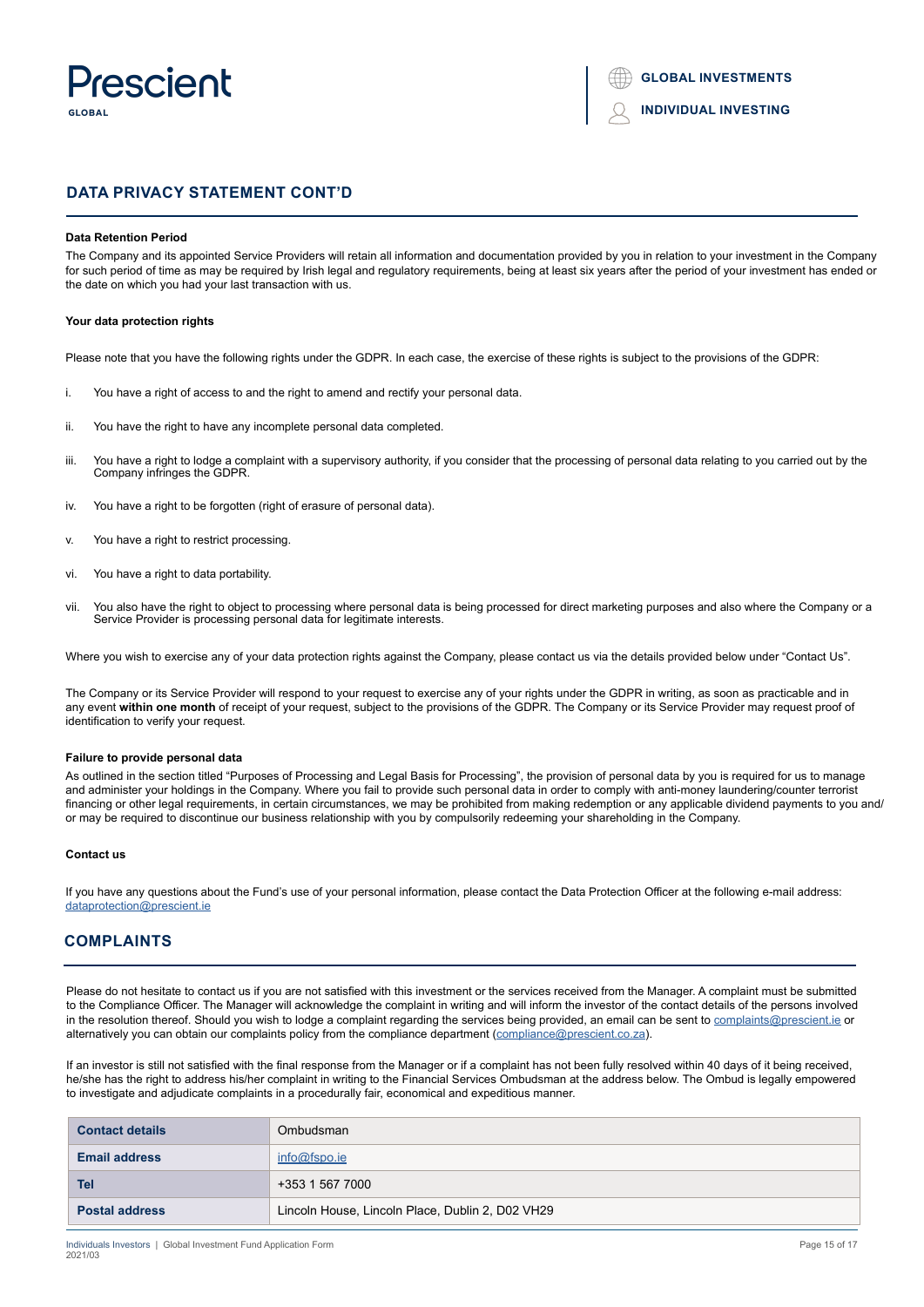

# **TERMS AND CONDITIONS (TO BE RETAINED BY INVESTOR)**

#### **General**

- 1. To be valid, the Application Form (incorporating the Declaration required by the Irish Revenue Commissioners) must be completed by the investor.
- 2. Where there is more than one Investor, each person must sign. If this Application Form is signed by any Investor under power of attorney, such power of attorney or a duly certified copy thereof must accompany this Application Form.
- 3. If the Investor is a company, the Declaration must be signed by the Company's Secretary or an authorised officer and a list of authorised signatories must accompany this Application Form.
- 4. This Application Form and required documentation must be received before the dealing deadline as per the Prospectus on the Relevant Dealing **Day**
- 5. Subscription amounts must be received by the Company in the subscription account of the Custodian as cleared funds for value on the Settlement date as per the Prospectus. Any applications and/or cleared funds therefore received after the dealing deadline on the Relevant Dealing Day will be held over until the next Dealing Day.
- 6. The dealing deadline for redemption requests is set out in the Prospectus.
- 7. Redemptions will not be processed on non-cleared/verified accounts.
- 8. No redemption payment may be made until the original subscription application form has been received from the Investor and all documentation required by the scheme and anti-money laundering and counter terrorist financing procedures have been completed. The signed originals of the initial Application Forms should be sent to arrive within ten Business Days after the time for receipt of such application..

#### **Applicable if appointing a Financial Advisor (IFA)**

- 1. The Company will only accept applications, submitted on behalf of investors, from IFA's who have been granted a licence by the regulating authority of the country in which the service is being rendered to the investor.
- 2. The Company cannot be held responsible or liable for loss or damage suffered by the investor as a result of the IFA acting outside his / her licence parameters or because of delays in the processing or rejection of this application form, caused by the fact that the investor's IFA is not authorised as per 1 above.
- 3. The IFA is responsible for ensuring that the investor receives and understands all appropriate advice, product and fee information including changes in the working practices and procedures of the Company.

#### **Fees**

- 1. The fees that apply to this investment are set out in the Prospectus.
- 2. All fees may be amended by the Company from time to time, and in such event, a notification will be sent to the investor.
- 3. The annual fee is the fee you pay to the Company for managing the fund, which may include both Management and Investment Management Fees.
- 4. You may negotiate an annual advisor fee to be paid to your appointed IFA. Shares will be redeemed from your investment to pay your IFA this fee

# **Risk Warning**

Shares/Collective investment schemes are generally medium- to long-term investments. The value of shares may go down as well as up and past performance is not necessarily a guide to the future. Collective investment schemes are traded at ruling prices and can engage in borrowing and scrip lending. A schedule of fees, charges and maximum commissions is available on request from the manager. There is no guarantee in respect of capital or returns in a portfolio. A CIS may be closed to new investors in order for it to be managed more efficiently in accordance with its mandate. Performance has been calculated using net NAV to NAV numbers with income reinvested. Where foreign securities are included in a portfolio there may be potential constraints on liquidity and the repatriation of funds, macroeconomic risks, political risks, foreign exchange risks, tax risks, settlement risks; and potential limitations on the availability of market information. The investor acknowledges the inherent risk associated with the selected investments and that there are no guarantees. Commission and incentives may be paid and if so, are included in the overall costs. There is no guarantee in respect of capital or returns in a portfolio. Daily forward pricing is used. A Prospectus is available from the Company. Fluctuations or movements in exchange rates may cause the value of the underlying international investments to go up or down.

# **Contact Details**

# **Prescient Global Funds ICAV**

c/o Prescient Investment Management (Pty) Ltd or c/o Prescient Fund Services (Ireland) Limited Block B, Silverwood Silverwood Lane **All and Street According to the Control of the Control of According to the Control of According to the Control of According to the According of According to the According of According to the According of A** Steenberg Office Park, Tokai Dublin 2 and Dublin 2 and Dublin 2 and Dublin 2 and Dublin 2 and Dublin 2 Cape Town, 7945 **Ireland** South Africa Tel: +353 1 676 6959 Tel: + 27 21 700 3600 Website: https://www.prescient.ie/ E-mail: TA@prescient.ie